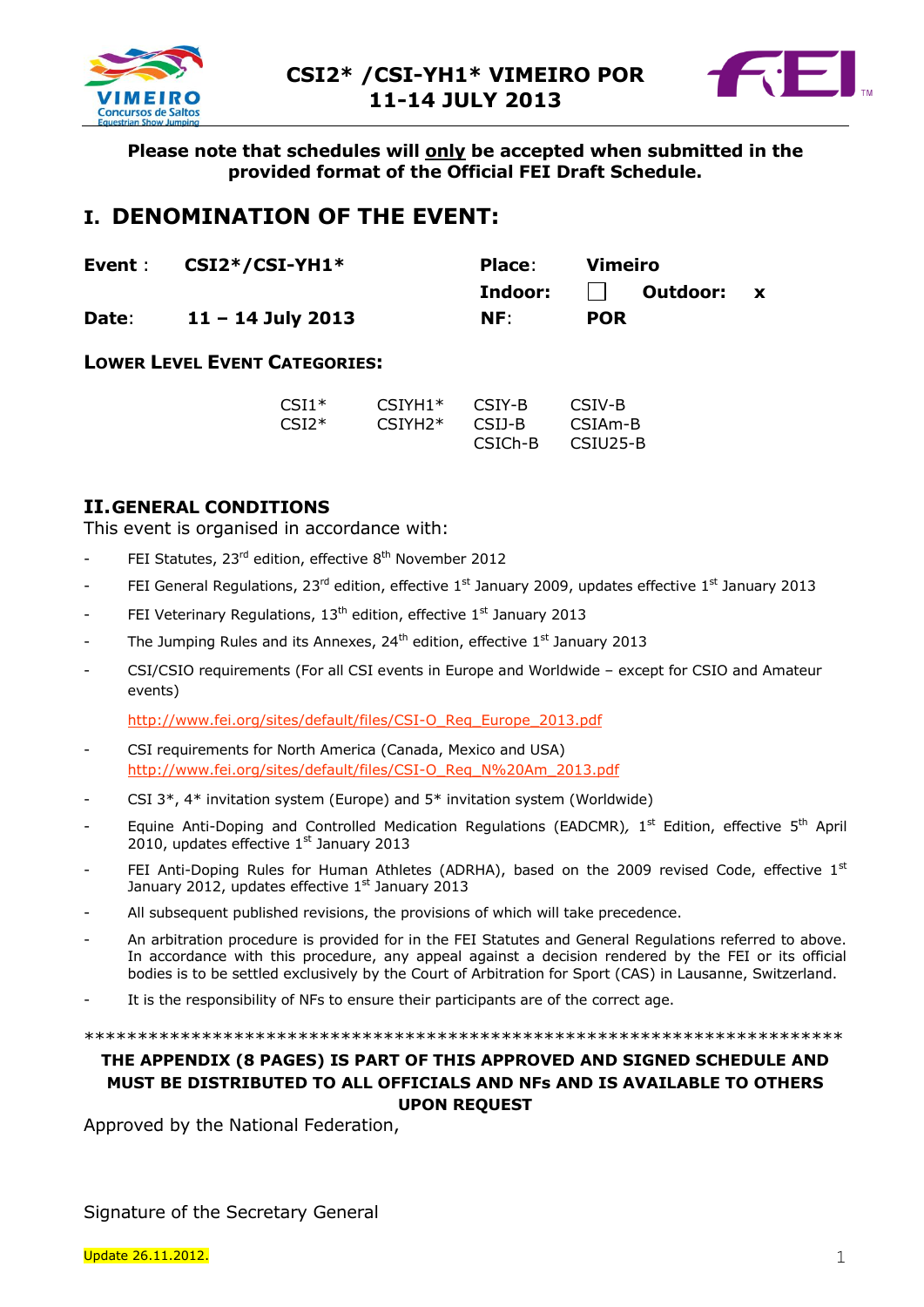



# **THE FEI CODE OF CONDUCT**

# **FOR THE WELFARE OF THE HORSE**

The Fédération Equestre Internationale (FEI) expects all those involved in international equestrian sport to adhere to the FEI's Code of Conduct and to acknowledge and accept that at all times the welfare of the horse must be paramount and must never be subordinated to competitive or commercial influences.

- 1. At all stages during the preparation and training of competition horses, welfare must take precedence over all other demands. This includes good horse management, training methods, farriery and tack, and transportation.
- 2. Horses and Athletes must be fit, competent and in good health before they are allowed to compete. This encompasses medication use, surgical procedures that threaten welfare or safety, pregnancy in mares and the misuse of aids.
- 3. Events must not prejudice horse welfare. This involves paying careful attention to the competition areas, ground surfaces, weather conditions, stabling, site safety and fitness of the horse for onward travel after the event.
- 4. Every effort must be made to ensure that horses receive proper attention after they have competed and that they are treated humanely when their competition careers are over. This covers proper veterinary care, competition injuries, euthanasia and retirement.

### **5. The FEI urges all involved with the sport to attain the highest levels of education in their areas of expertise.**

A full copy of this Code can be obtained from the Fédération Equestre Internationale, HM King Hussein I Building, Chemin de la Joliette 8, 1006 Lausanne, Switzerland. Telephone: +41 21 310 47 47. The Code is available in English & French. The Code is also available on the FEI's website: [www.fei.org.](http://www.fei.org/)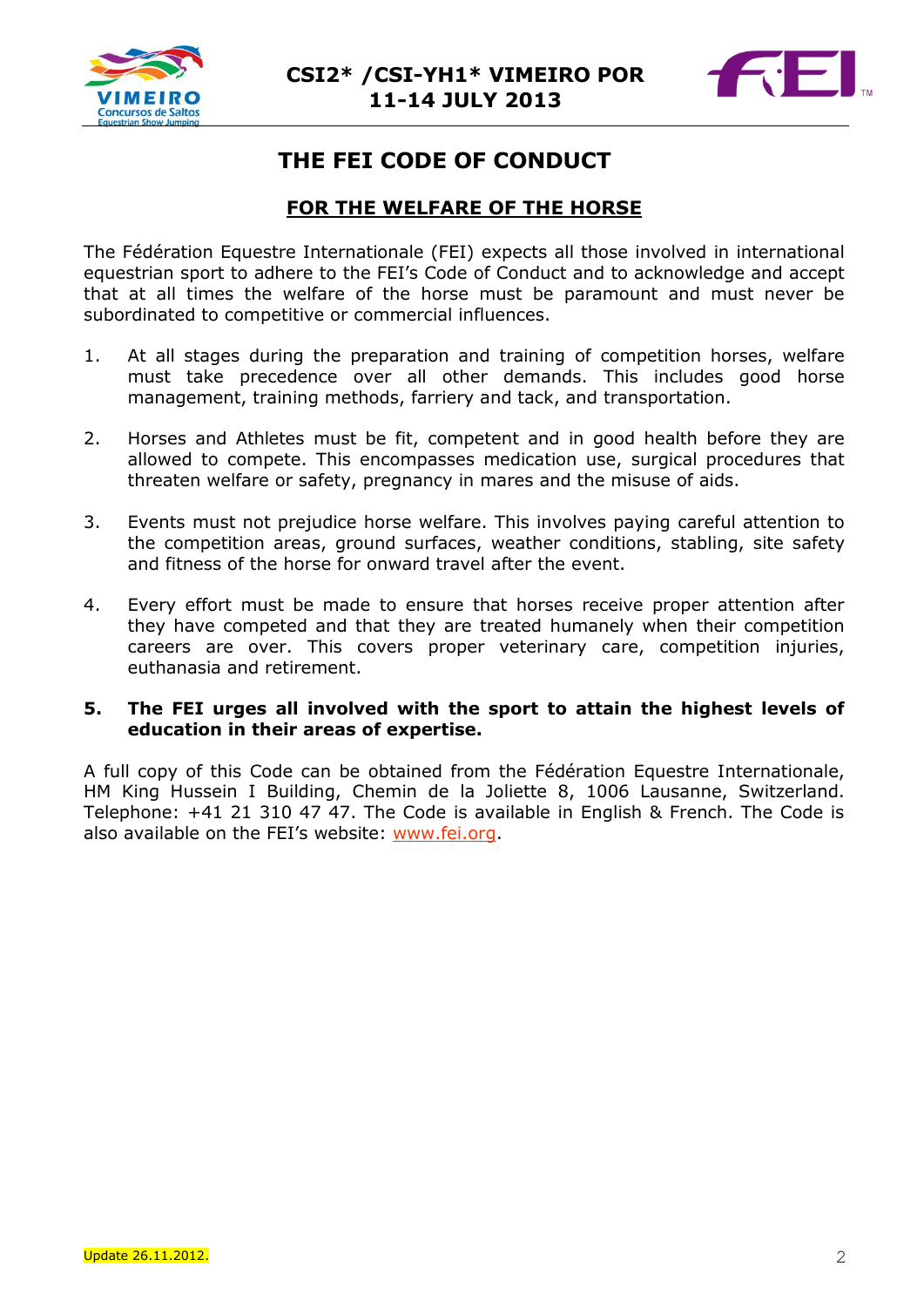



# **III. GENERAL INFORMATION**

# **1. ORGANISER**

| Name:      | Centro Hípico Hotel Golf Mar |                             |
|------------|------------------------------|-----------------------------|
| Address:   | Praia do Porto Novo          |                             |
|            | 2560 - 100 Maceira - TVD     |                             |
|            | Portugal                     |                             |
| Telephone: | +351 261 980 800 Fax:        | +351 261 984 621            |
| Email:     | com.org@csivimeiro.com       | Website: www.csivimeiro.com |

#### Contact Details Show Ground:

Address: Same as Organiser Telephone: Same as Organiser

Brief summary of your venue's accessibility details (directions by road, nearest airport / train station). [http://www.csivimeiro.com/uk/contacts.php?op=map&contact\\_id=-1](http://www.csivimeiro.com/uk/contacts.php?op=map&contact_id=-1)

# **2. ORGANISING COMMITTEE**

| Honorary President:     | Pedro Dória       |
|-------------------------|-------------------|
| President of the Event: | Alexandre Cadosch |
| Show Secretary:         | Hugo Cipriano     |
| Press Officer:          | Youngnetwork      |

# **3. EVENT DIRECTOR**

| Name:      | António Macedo               |      |                  |
|------------|------------------------------|------|------------------|
| Address:   | Centro Hípico Hotel Golf Mar |      |                  |
|            | Praia do Porto Novo          |      |                  |
|            | 2560 - 100 Maceira TVD       |      |                  |
| Telephone: | +351 261 980 800             | Fax: | +351 261 984 621 |
| Email:     | amacedo@csivimeiro.com       |      |                  |

# **IV. OFFICIALS**

# **1. GROUND JURY :**

| President: | João Bourbon (POR)            |
|------------|-------------------------------|
| FEI ID:    | 10051338                      |
| Member:    | Daniel Balbino Gonzalez (ESP) |
| FEI ID:    | 10011044                      |
| Member:    | Ana Maria Jordão (POR)        |
| FEI ID:    | 10053057                      |
| Member:    | Teresa Bourbon (POR)          |
| FEI ID:    | 10048880                      |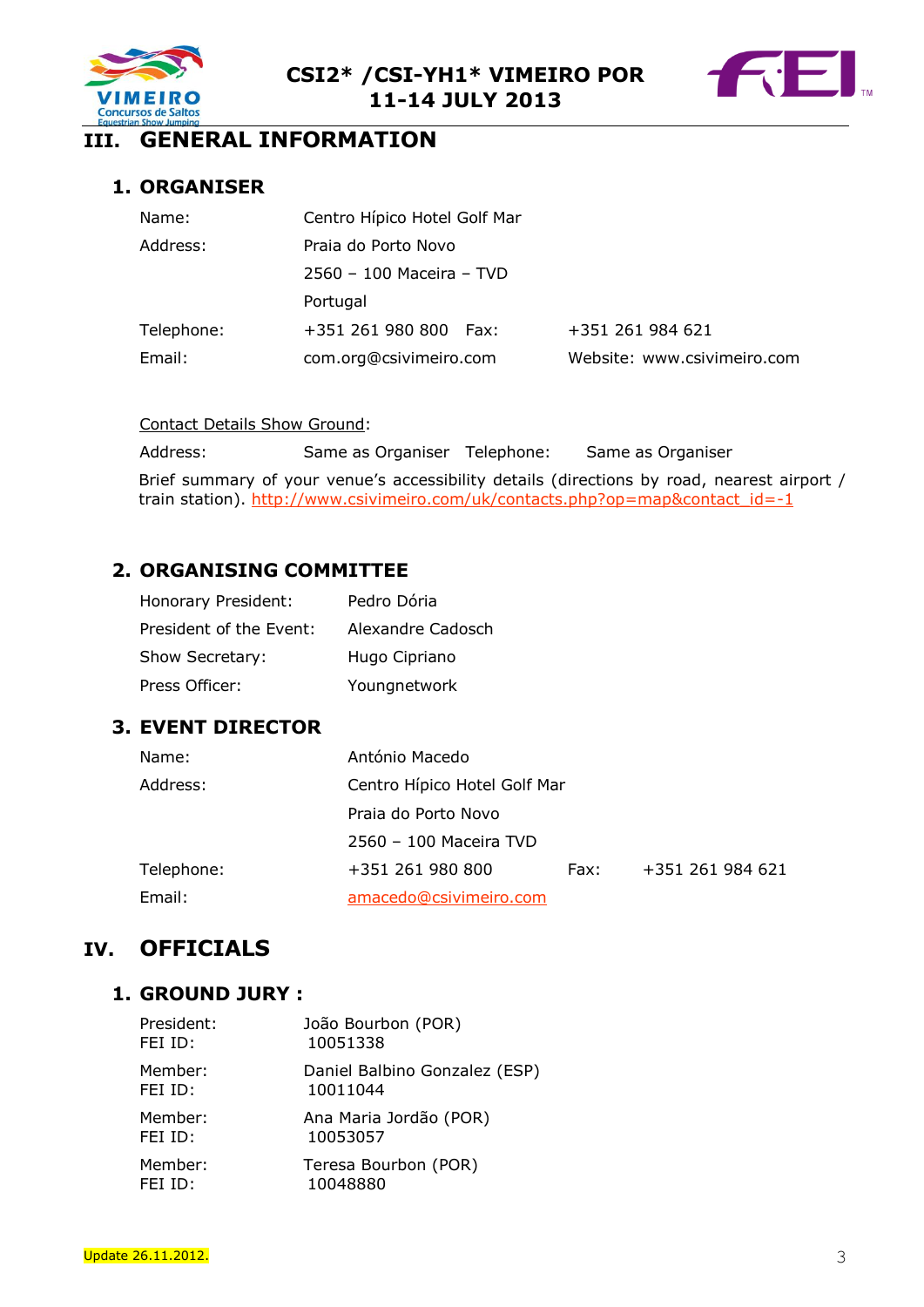



# **2. FOREIGN JUDGE :**

| Name:          | Daniel Balbino Gonzalez (ESP) |
|----------------|-------------------------------|
| FEI ID:        | 10048880                      |
| Email address: |                               |

# **3. FOREIGN TECHNICAL DELEGATE :**

| Name:   | (Name and nationality) |
|---------|------------------------|
| FEI ID: |                        |

Email:

### **4. COURSE DESIGNER**

| Name:   | Bernardo Costa Cabral (POR) |
|---------|-----------------------------|
| FEI ID: | 10024054                    |

Email address:

### **ASSISTANT COURSE DESIGNER**

Name: (Name and nationality) FEI ID:

# **5. APPEAL COMMITTEE :**

| President:<br>FEI ID: | (Name and nationality) |
|-----------------------|------------------------|
| Email:                |                        |
| Members:<br>FEI ID:   | (Name and nationality) |
|                       | (Name and nationality) |

FEI ID:

# **6. CHIEF STEWARD :**

| Name:   | António Lopes Mateus (POR) |
|---------|----------------------------|
| FEI ID: | 10051037                   |

Email:

# **7. ASSISTANT STEWARDS:**

| Name:   | Armando Rebelo (POR)       |
|---------|----------------------------|
| FEI ID: |                            |
| Name:   | Nuno Montefalco (POR)      |
| FEI ID: |                            |
| Name:   | João Gilberto Reinas (POR) |
| FEI ID: | 10075849                   |
| Name:   | Joana Bourbon (POR)        |
|         | Stable Manager             |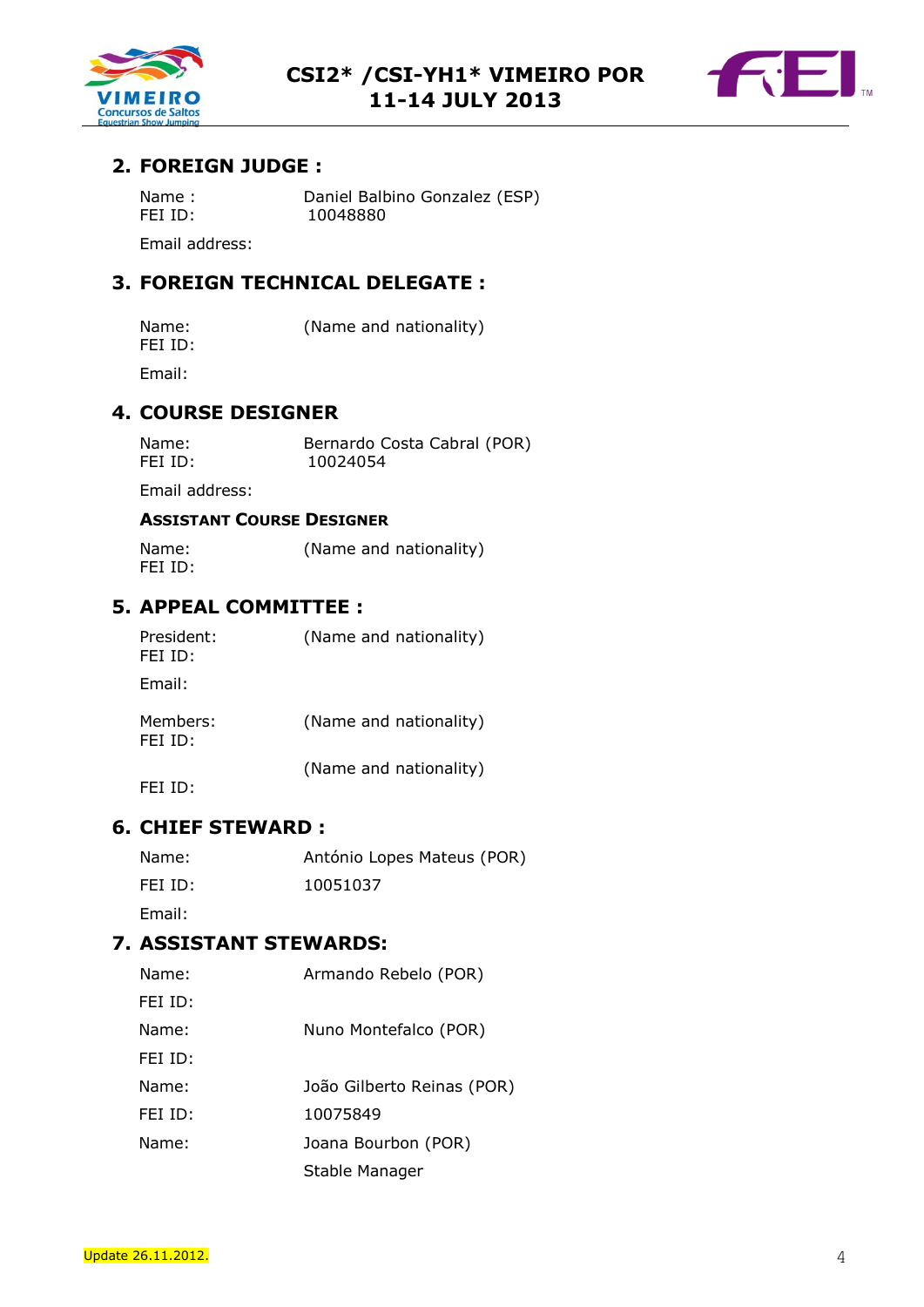



# **8. FEI VETERINARY DELEGATE :**

| Name:  | Mário Barbosa (POR) |
|--------|---------------------|
| FEI ID | 10051105            |
| Email: |                     |

### **OR**

# **VETERINARY COMMISSION :**

| (Name and nationality) |
|------------------------|
|                        |
| (Name and nationality) |
|                        |
| (Name and nationality) |
|                        |
|                        |

# **9. VETERINARIAN SERVICES MANAGER (VSM):**

| Name:   | (NF) |
|---------|------|
| Mobile: |      |
| Email:  |      |
| FEI ID: |      |
|         |      |

# **Treating Veterinarian**

| Name:   | Rita Pires (POR) |
|---------|------------------|
| FEI ID: | 10087287         |
| Mobile: | +351 917 855 607 |

Telephone:

#### **24 hours Veterinary services number: +351 917 855 607**

# **10. MEDICAL DOCTOR/MEDICAL SERVICES:**

| Name:               | Mário Santos (POR)           |  |  |
|---------------------|------------------------------|--|--|
| <b>11. FARRIER:</b> |                              |  |  |
| Telephone:          | +351 261 980 800             |  |  |
| Address:            | Centro Hípico Hotel Golf Mar |  |  |
| Name:               | António Santos Moura (POR)   |  |  |

| ivalile.   | <b>MAILO SAILOS (PUR)</b>    |
|------------|------------------------------|
| Address:   | Centro Hipico Hotel Golf Mar |
| Telephone: | +351 919 637 628             |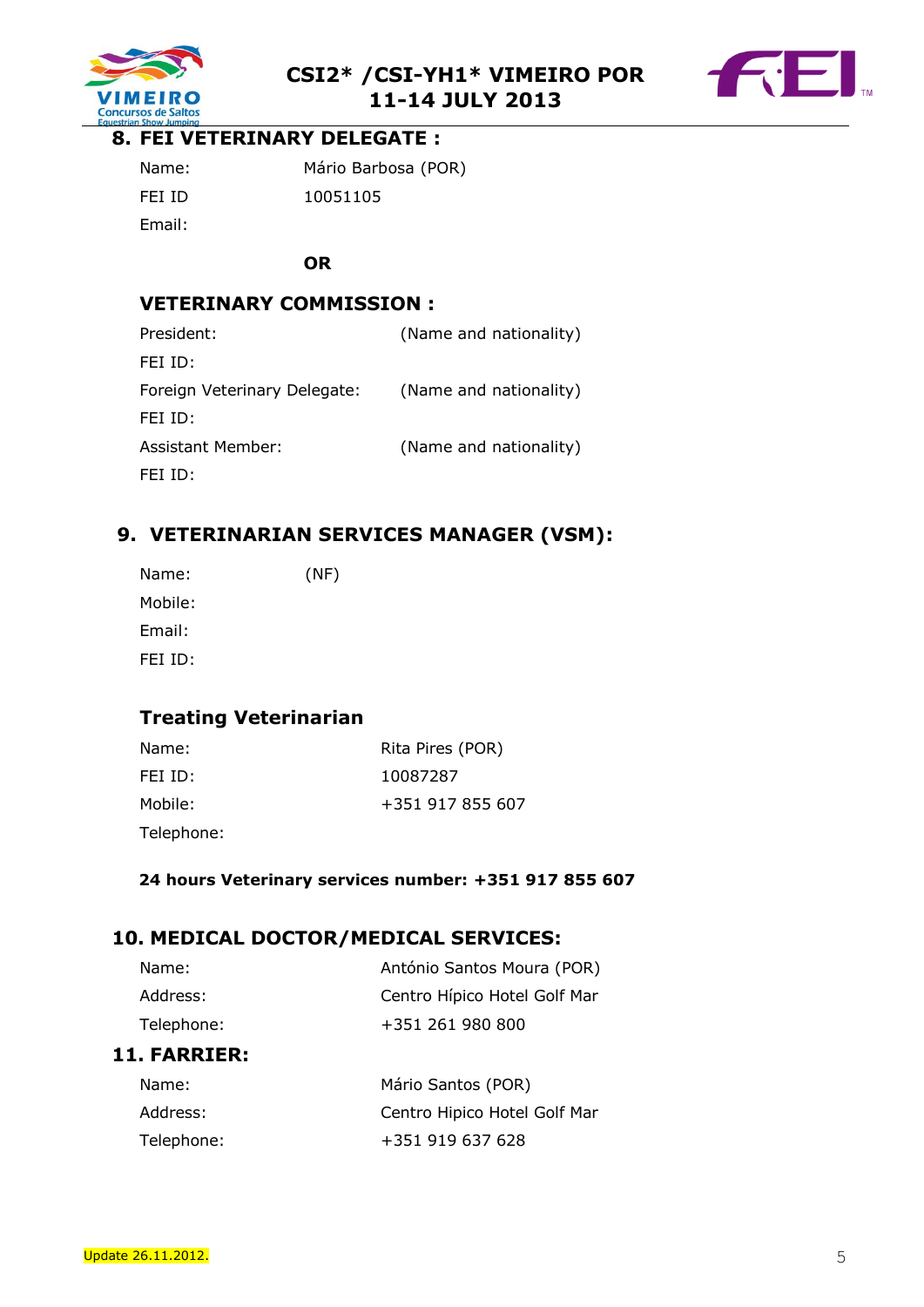



# **SPECIFIC TECHNICAL CONDITIONS (Art. 201, 202)**

**1. TIMETABLE** (to be provided per category/level if multiple events)

|                                                                                        |                            | Date       | Time  |
|----------------------------------------------------------------------------------------|----------------------------|------------|-------|
| Opening of stables:                                                                    |                            | 8/07/2013  | 07h00 |
| 1 <sup>st</sup> Horse Inspection: All horses taking part at this event must be         |                            | 10/07/2013 | 15h00 |
| present during the first horse inspection, unless unable to do so due to               |                            |            |       |
| "force majeure"                                                                        |                            |            |       |
| Horse Re-Inspection:                                                                   |                            | 11/07/2013 | 09h00 |
| Declaration of Starters:<br>$\bullet$<br>$1st$ Competition No.1 - CSI-YH6<br>$\bullet$ |                            | 10/07/2013 | 15h00 |
|                                                                                        |                            | 11/07/2013 | 09h00 |
| $2^{nd}$ Competition No. 2 - CSI 2*<br>$\bullet$                                       |                            | 11/07/2013 | 10h30 |
| $3^{rd}$ Competition No. 3 - CSI 2*<br>$\bullet$                                       |                            | 11/07/2013 | 13h45 |
| 4 <sup>th</sup> Competition No. 4 - CSI 2*<br>$\bullet$                                |                            | 11/07/2013 | 17h30 |
| $5th$ Competition No. 5 - CSI-YH6<br>$\bullet$                                         |                            | 12/07/2013 | 09h30 |
| $6th$ Competition No. 6 - CSI 2*<br>$\bullet$                                          |                            | 12/07/2013 | 11h00 |
| $7th$ Competition No. 7 – CSI 2 <sup>*</sup><br>$\bullet$                              |                            | 12/07/2013 | 14h15 |
| 8 <sup>th</sup> Competition No.8 - CSI-YH6<br>$\bullet$                                |                            | 13/07/2013 | 11h30 |
| $9th$ Competition No. 9 – CSI 2 <sup>*</sup><br>$\bullet$                              |                            | 13/07/2013 | 13h30 |
| 10 <sup>th</sup> Competition No. 10 - CSI 2*                                           |                            | 13/07/2013 | 16h00 |
| 11 <sup>th</sup> Competition No.11 - CSI 2 <sup>*</sup><br>$\bullet$                   |                            | 14/07/2013 | 12h45 |
| $12^{th}$ Competition No. 12 - Grand Prix CSI 2 <sup>*</sup>                           |                            | 14/07/2013 | 16h15 |
|                                                                                        |                            |            |       |
| 2. VENUE :<br>The event will take place:                                               | indoors                    | X outdoors |       |
| 3. COMPETITION ARENA(S):                                                               |                            |            |       |
| <b>CLASSIC ARENA</b><br>Dimensions:                                                    |                            |            |       |
|                                                                                        | 120x75mts (9.000m2)        |            |       |
| Type of Footing:                                                                       | Grass                      |            |       |
| <b>GOLF ARENA</b><br>Dimensions:                                                       | 90x60mts (5.400m2)         |            |       |
| Type of Footing:                                                                       | Grass                      |            |       |
| 4. PRACTICE ARENA(S):                                                                  |                            |            |       |
| Dimensions:                                                                            | 100x40mts                  |            |       |
| Type of Footing:                                                                       | Silica sand and geotextile |            |       |
| 5. STABLES :                                                                           |                            |            |       |

Size of boxes 240 (3m x 3m)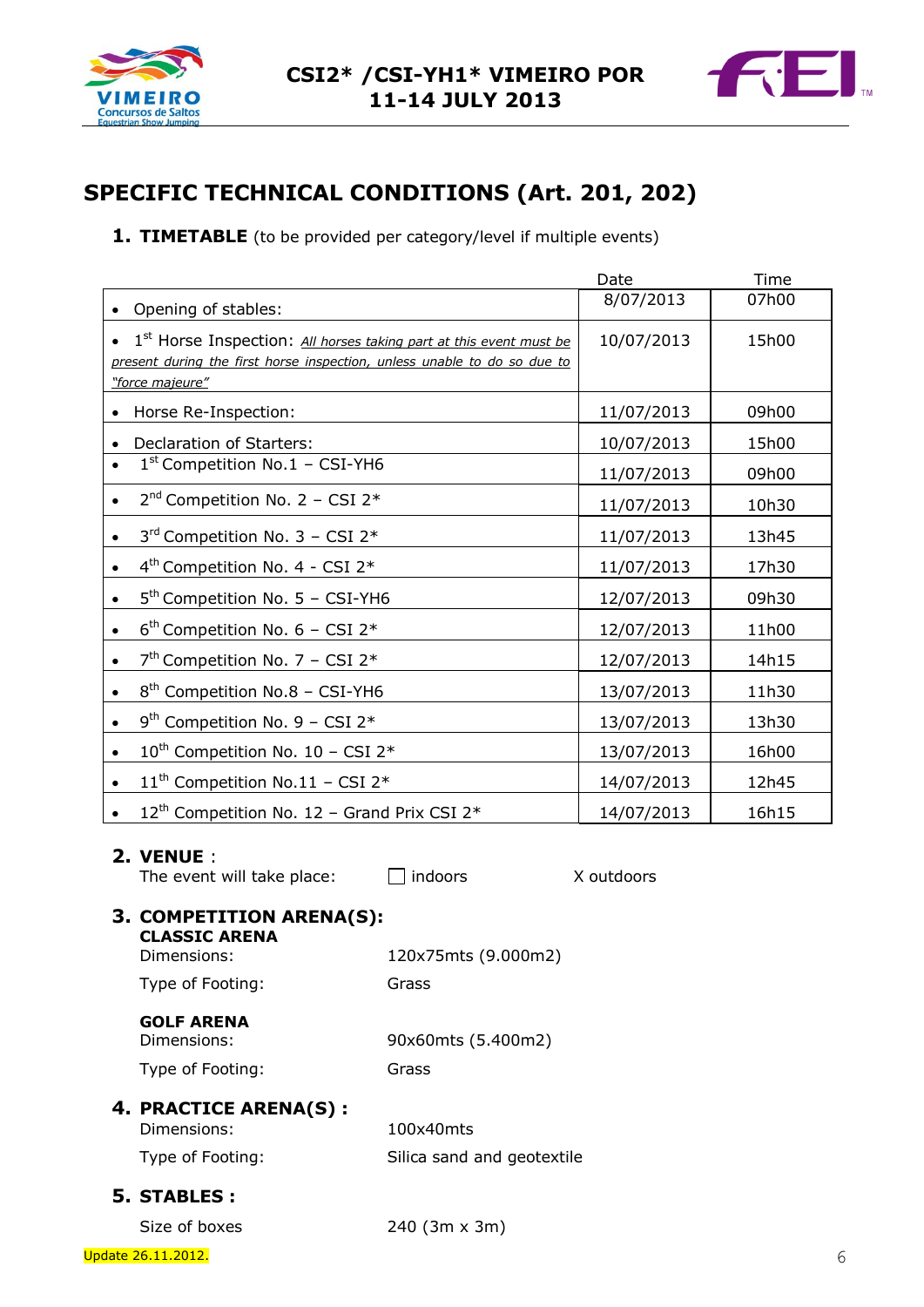



40 (4m x 3,5m) **(minimum 3m x 3m+10% 3m x 4m)**

#### **6. DRAW:**

List of Draws: CSI 2\*/CSI-YH1 10 July 19h00 Grand Jury Box

# **V. INVITATIONS**

| Number of NFs invited:        | Unlimited                       |
|-------------------------------|---------------------------------|
| NFs invited:                  | All                             |
| Reserve NFs:                  | N/A                             |
| Total number of athletes:     | $\pm$ 115 total (CSI2*/CSIYN1*) |
| Number of home athletes:      | 35%                             |
| Number of foreign athletes:   | 65%                             |
| Number of athletes per NF:    | Unlimited                       |
| Number of horses per athlete: | $CSI2^*: 4$                     |
|                               | CSI YH: 2 (6 years old)         |
| OC Wild Cards:                | <b>20%</b>                      |
| FEI Wild Cards                | 2 for CSI $2*$                  |

The Longines Rankings Nr. 147, established 3 months prior to this event, will be used for the invitation of Athletes.

Athletes are invited by the Organising Committee through their NF.

#### **One groom per athlete.**

**The Organizing Committee reserves the right to give preference to the entries of the riders who register for both CSIs (CSI2\*11 th to 14 th July and CSI2\* from the 18th to 21 st July).**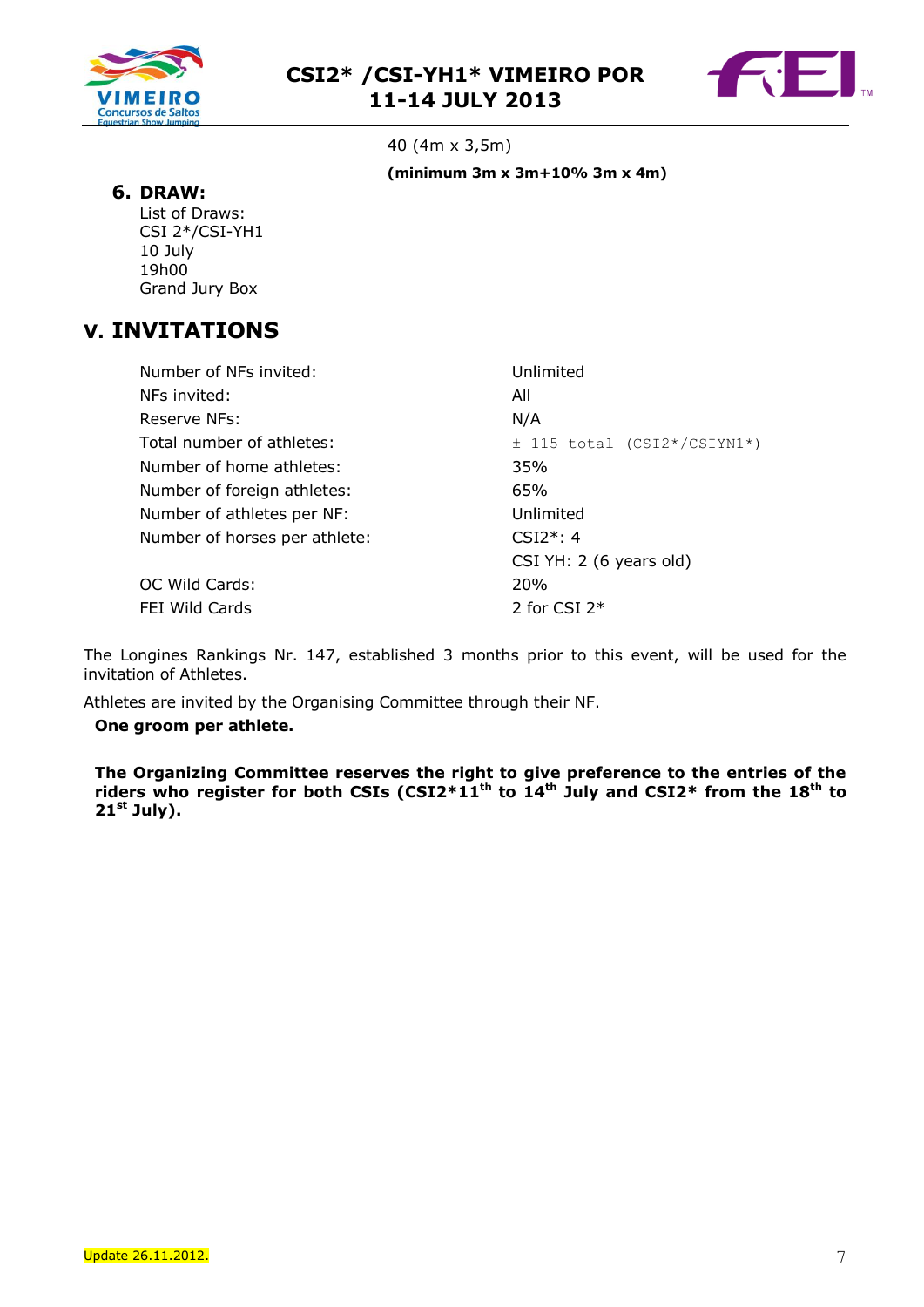



# **VI. ENTRIES**

# **Please refer to Annex I at the last page of this schedule for information on the FEI Online Entry System**

### **All Athletes & Horses participating in any International competition must be registered with the FEI.**

**IMPORTANT - Entry forms must include the following information on: Horse/Pony:** • name • date of birth • breed • country of birth • stud-book initials • (FEI) Passport number/FEI ID • colour • sex • name(s) of owner(s) **Athlete:** • name • gender • date of birth • FEI ID number

| <b>IMPORTANT:</b>                  | Each horse can o |
|------------------------------------|------------------|
| Entries have to be made using the: | FEI ENTRY SYSTEM |
| Total fee per horse (CSI-YH):      | 250,00€          |
| Stabling fee per horse:            | Included         |
| Entry fee per horse (CSI YH):      | 250,00€          |
| Total fee per horse (CSI2*):       | 350,00€          |
| Stabling fee per horse:            | Included         |
| Entry fee per horse (CSI2*):       | 350,00€          |
| Last date for substitutions:       | 5 July 2013      |
| Definite Entries:                  | 28 June 2013     |
| <b>Nominated Entries:</b>          | 14 June 2013     |
| Entries in Principle:              | 17 May 2013      |

**Redigerents** can only start once a day **and three times in the show.**

**Extra Stable Fee for non-competing horses: 250,00€**

#### **All aforementioned amounts have TAXES INCLUDED**

For the Max. Entry fee please refer to the CSI/CSIO requirements on Annex I [http://www.fei.org/sites/default/files/CSI-O\\_Req\\_Europe\\_2013.pdf](http://www.fei.org/sites/default/files/CSI-O_Req_Europe_2013.pdf) or [http://www.fei.org/sites/default/files/CSI-O\\_Req\\_N%20Am\\_2013.pdf](http://www.fei.org/sites/default/files/CSI-O_Req_N%20Am_2013.pdf) **–**

# **NO-SHOWS/LATE WITHDRAWALS:**

**"NB: Withdrawals or no-shows after the date of definite entries will be held liable to reimburse the OC for the actual financial loss incurred by the OC (i.e. stabling and hotel expenses) as a result of the late withdrawal or no-show. The amount to be charged will be 350,00/CSI2\* or 250,00/ CSIYH per horse"**

All Riders who do not inform the Organizing Committee via fax (+351 261 984 621) or email (com.org@csivimeiro.com) of the cancellation of one or more horses included in the definite entry list until the **5th of July 2013**, will have to pay a fine of 350,00  $\epsilon$  (CSI2<sup>\*</sup>) or 250,00€ (CSI-YH) per horse, through the Organizing Committee or respective National Federation.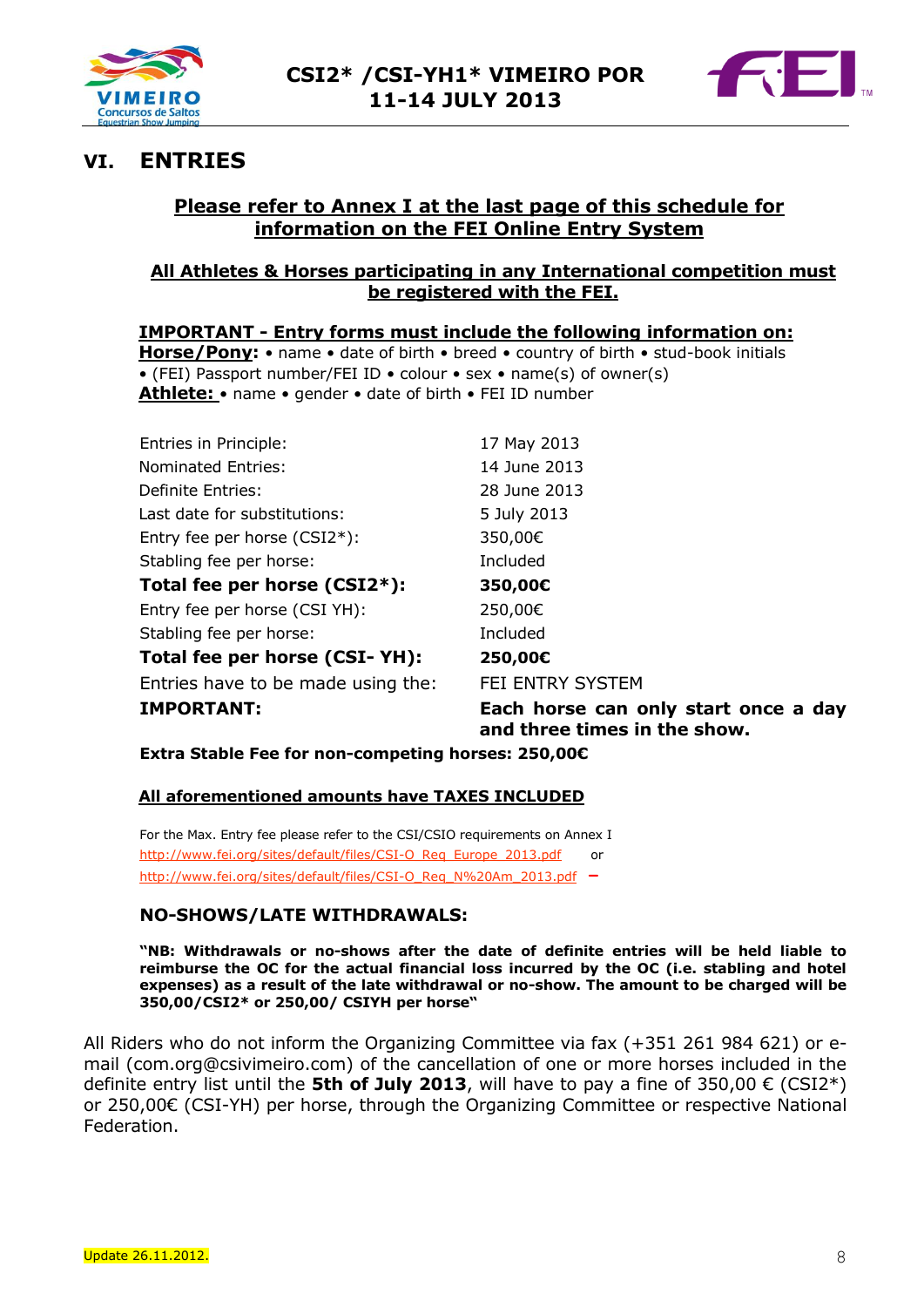



| uestrian Show Jumping                                                                                                                                                                                                                              |                                                                                                                                                                                                                    |                                                                                       |
|----------------------------------------------------------------------------------------------------------------------------------------------------------------------------------------------------------------------------------------------------|--------------------------------------------------------------------------------------------------------------------------------------------------------------------------------------------------------------------|---------------------------------------------------------------------------------------|
| <b>Event's Category</b>                                                                                                                                                                                                                            | <b>Age of Athletes</b>                                                                                                                                                                                             | <b>Age of Horses</b>                                                                  |
| <b>Olympic Games/WEG</b>                                                                                                                                                                                                                           | As of 18 <sup>th</sup> year                                                                                                                                                                                        | Min 9 y.o.                                                                            |
| <b>Continental Championships Senior</b>                                                                                                                                                                                                            | As of 18 <sup>th</sup> year                                                                                                                                                                                        | Min 8 y.o.                                                                            |
| <b>Regional Championships/Games (all regions</b><br>except Latin America)                                                                                                                                                                          | As of 18 <sup>th</sup> year                                                                                                                                                                                        | Min 8 y.o.                                                                            |
| Regional Championships/Games in Latin<br>America                                                                                                                                                                                                   | As of 18 <sup>th</sup> year<br>As of 16 <sup>th</sup> year if height of obstacles max.1.40m (JRs<br>Annex IX, Art. 6.1)                                                                                            | Min. 8 y.o.<br>Min. 7 y.o. if height of<br>obstacles max. 1.40m<br>(JRs Art. 254.1.1) |
| <b>World Cup Final</b>                                                                                                                                                                                                                             | As of 18 <sup>th</sup> year                                                                                                                                                                                        | Min. 8 y.o.                                                                           |
| <b>Nations Cup Final</b>                                                                                                                                                                                                                           | As of 18 <sup>th</sup> year                                                                                                                                                                                        | Min. 8 y.o.                                                                           |
| CSI-W1*-5*/CSIO-W1*-5*<br>Grand Prix, World Cup, Nations Cup, Power and<br>Skill, Derby or Competition with the highest prize<br>money<br>Other Competitions<br>Other Competitions if height max. 1.40m<br>Other Competitions if height max. 1.20m | As of 18 <sup>th</sup> year<br>As of 16 <sup>th</sup> year with permission of their NF<br>$\mathbf{u}$<br>As of 14 <sup>th</sup> year<br>$\boldsymbol{u}$<br>As of 12 <sup>th</sup> year<br>$\mathbf{t}\mathbf{t}$ | Min. 7 y.o.<br>Min. 7 y.o.<br>Min. 7 y.o<br>Min. 7 y.o                                |
| CSI3*-5*/CSI01*-5*<br>Grand Prix, Nations Cup, Power and Skill, Derby or<br>Competition with the highest prize money<br><b>Other Competitions</b><br>Other Competitions if height max. 1.40m<br>Other Competitions if height max. 1.20m            | As of 18 <sup>th</sup> year<br>As of 16 <sup>th</sup> year with permission of their NF<br>$\mathbf{t}\mathbf{t}$<br>As of 14 <sup>th</sup> year<br>$\mathbf{u}$<br>As of 12 <sup>th</sup> year                     | Min. 7 y.o.                                                                           |
| $CSI2*$<br>Power and Skill or Derby<br><b>Other Competitions</b><br>Other Competitions if height max. 1.40m<br>Other Competitions if height max. 1.20m                                                                                             | As of 18 <sup>th</sup> year<br>As of $16^{th}$ year with permission of their NF<br>$\mathfrak{m}$<br>$\mathbf{u}$<br>As of 14 <sup>th</sup> year<br>As of 12 <sup>th</sup> year<br>$\mathfrak{m}$                  | Min. 6 y.o.                                                                           |
| $CSI1*$<br>Power and Skill or Derby<br><b>Other Competitions</b><br>Other Competitions if height max. 1.20m                                                                                                                                        | As of 18 <sup>th</sup> year<br>As of 14 <sup>th</sup> year with permission of their NF<br>$\mathbf{t}\mathbf{t}$<br>As of $12^{th}$ year                                                                           | Min. 6 y.o.                                                                           |
| $CH-Y$                                                                                                                                                                                                                                             | As of 16 <sup>th</sup> year to end 21 <sup>st</sup> year                                                                                                                                                           | Min. 7 y.o.                                                                           |
| CSI/CSIO-Y                                                                                                                                                                                                                                         | As of 16 <sup>th</sup> year to end 21 <sup>st</sup> year                                                                                                                                                           | Min. 6 y.o.                                                                           |
| CH-J                                                                                                                                                                                                                                               | As of 14 <sup>th</sup> year to end 18 <sup>th</sup> year                                                                                                                                                           | Min. 7 y.o.                                                                           |
| <b>CSI/CSIO-J</b>                                                                                                                                                                                                                                  | As of 14 <sup>th</sup> year to end 18 <sup>th</sup> year                                                                                                                                                           | Min. 6 y.o.                                                                           |
| CSI/CSIO-Ch/CH-Ch                                                                                                                                                                                                                                  | As of 12 <sup>th</sup> year to end 14 <sup>th</sup> year                                                                                                                                                           | Min. 6 y.o.                                                                           |
| CSI/CSIOP/CH-P                                                                                                                                                                                                                                     | As of 12 <sup>th</sup> year to end 16 <sup>th</sup> year                                                                                                                                                           | Min. 6 y.o.                                                                           |
| $CSIU-25$                                                                                                                                                                                                                                          | As of 16 <sup>th</sup> year to end 25 <sup>th</sup> year<br>As of 14 <sup>th</sup> year if height max. 1.40m                                                                                                       | Min. 7 y.o.                                                                           |
| <b>CSIV</b>                                                                                                                                                                                                                                        | As of 45 <sup>th</sup> year for women and 49 <sup>th</sup> for men                                                                                                                                                 | Min. 6 y.o.                                                                           |
| <b>CSIAm</b>                                                                                                                                                                                                                                       | As of 14 <sup>th</sup> year                                                                                                                                                                                        | Min. 7 y.o. for Cat. A;<br>Min. 6 y.o. for Cat. B                                     |
| <b>CSIYH</b>                                                                                                                                                                                                                                       | As of 16 <sup>th</sup> year                                                                                                                                                                                        | Min. 6 y.o. - Max. 8 y.o.                                                             |
| CH-M-YH-S                                                                                                                                                                                                                                          | As of 18 <sup>th</sup> year or 16 y.o. for athletes qualified with the<br>same horse                                                                                                                               | 5 y.o. / 6 y.o. / 7 y.o.                                                              |

# **ADDITIONAL FEES/CHARGES BY OC:**

MCP Fee: NilCHF 12.50x

Electricity 0,00 € Hay 9,00€ Straw 8,00€ Shavings 12,50€

Manure disposal 35,00  $\epsilon$  for the horses competing only in this show. Vehicles Parking 20,00€ with more than 9 mts long 15,00€ until 9 mts long

#### **All aforementioned amounts have TAXES INCLUDED**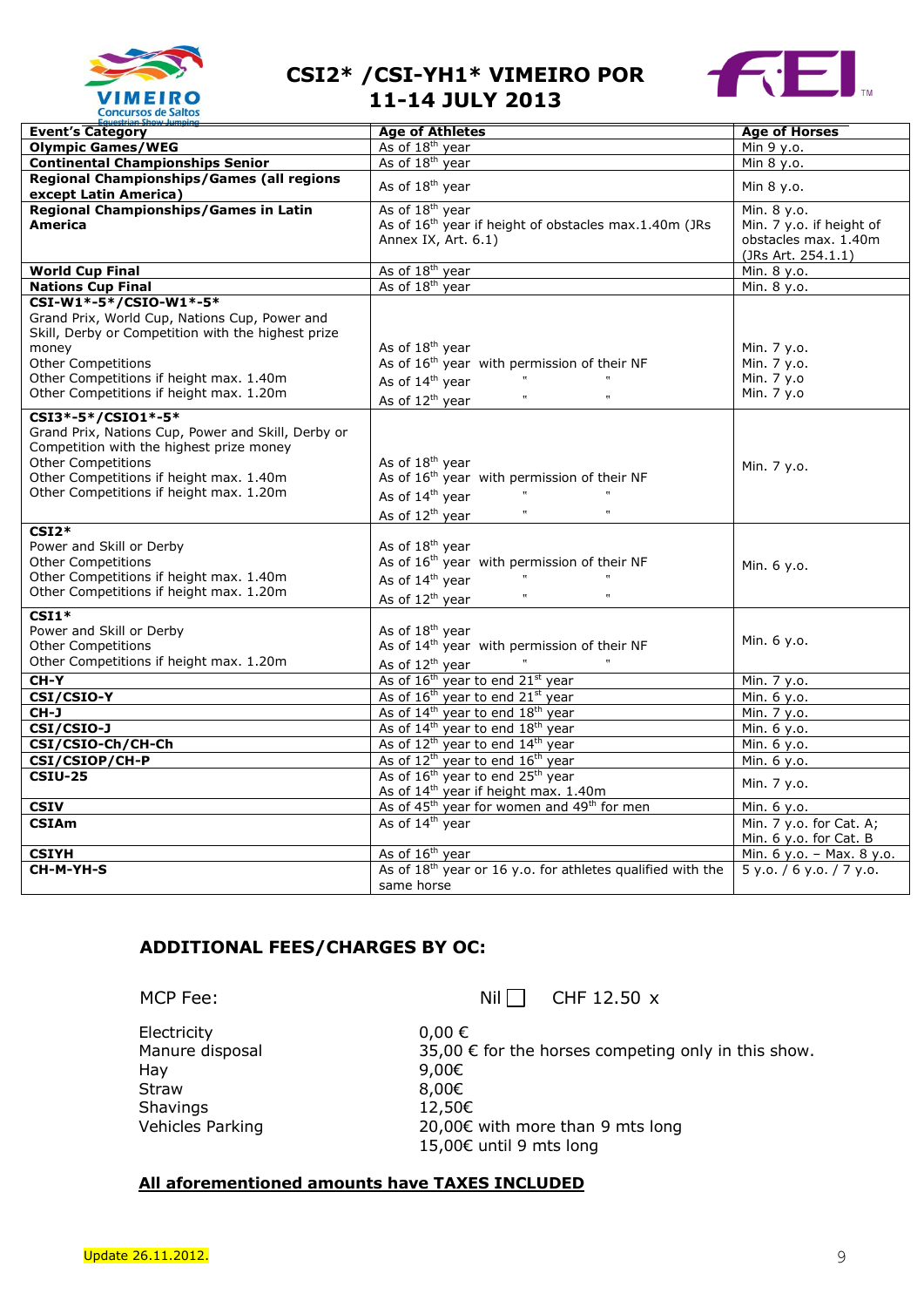



# **VII. FACILITIES OFFERED**

# **1. ATHLETES**

#### Hotel:**. Hotel Golf Mar \*\*\* (OFFICIAL HOTEL)**

Praia do Porto Novo 2560 – 100 Maceira TVD Tel: (351) 261 980 800 Fax: (351) 261 984 621 E-mail: hotelgofmar@ohotelsandresorts.com Web Site: www.ohotelsandresorts.com

The **Hotel Golf Mar** offers the following special conditions to all participants:

| Hotel Golf Mar ***                                                                                                                                                                                                                                       |                     |
|----------------------------------------------------------------------------------------------------------------------------------------------------------------------------------------------------------------------------------------------------------|---------------------|
| Room                                                                                                                                                                                                                                                     | Price/Day           |
| Single Standard Golf View                                                                                                                                                                                                                                | 57,00 €             |
| Single Standard Sea View                                                                                                                                                                                                                                 | 72,00 €             |
| Single Superior                                                                                                                                                                                                                                          | 77,00 €             |
| Double Standard Golf View                                                                                                                                                                                                                                | 62,00€              |
| Double Standard Sea View                                                                                                                                                                                                                                 | 77,00€              |
| Double Superior                                                                                                                                                                                                                                          | 82,00€              |
| Junior Suite - Single                                                                                                                                                                                                                                    | 102,00 €            |
| Junior Suite - Double                                                                                                                                                                                                                                    | 107,00 €            |
| Suite - Single                                                                                                                                                                                                                                           | 122,00 €            |
| Suite - Double                                                                                                                                                                                                                                           | 127,00 €            |
| The listed prices are for Bed and Breakfast                                                                                                                                                                                                              |                     |
| For images of diferent kinds of rooms please visit Hotel Golf Mar at:                                                                                                                                                                                    |                     |
| www.ohotelsandresorts.com                                                                                                                                                                                                                                |                     |
| Accommodated (bed and breakfast) at Athletes expense.                                                                                                                                                                                                    |                     |
| Meals: at the expense of Athletes.                                                                                                                                                                                                                       |                     |
| 2. GROOMS                                                                                                                                                                                                                                                |                     |
| Requests for accommodation must be sent with entries.                                                                                                                                                                                                    |                     |
| Cost of accommodation will be at the cost of Athletes.                                                                                                                                                                                                   |                     |
| Meals: at Athletes expense.                                                                                                                                                                                                                              |                     |
|                                                                                                                                                                                                                                                          |                     |
| 3. HORSES                                                                                                                                                                                                                                                |                     |
| Transport expenses to be paid by the Athlete.                                                                                                                                                                                                            |                     |
| For events in Europe, stabling is free of charge.                                                                                                                                                                                                        |                     |
| <u>Outside Europe</u> , stabling to be paid by $OC \Box$ or Athlete $\Box$ at                                                                                                                                                                            | per stable.         |
|                                                                                                                                                                                                                                                          |                     |
| The OC may charge a manure disposal fee of max. EUR 35.-/horse/event.<br>First bedding (straw) free                                                                                                                                                      |                     |
|                                                                                                                                                                                                                                                          |                     |
| 4. LOCAL<br><b>IRANSPORIAILON</b><br>ARRANGEMENIS                                                                                                                                                                                                        | <b>FROM</b><br>HO I |
| <b>SHOWGROUNDS</b>                                                                                                                                                                                                                                       |                     |
| The Organising Committee offers the transfer between the Hotel Golf Mar and t<br>Centre, from the 11th to the 14th of July 2013, one hour before the beginning of<br>competition of each day until one hour after the end of the last competition of eac |                     |
| 5. WELCOME                                                                                                                                                                                                                                               |                     |

# **2. GROOMS**

#### 3. **HORSES**

#### **4. LOCAL TRANSPORTATION - ARRANGEMENTS FROM HOTEL TO SHOWGROUNDS**

The Organising Committee offers the transfer between the Hotel Golf Mar and the Riding Centre, from the 11th to the 14th of July 2013, one hour before the beginning of the first competition of each day until one hour after the end of the last competition of each day.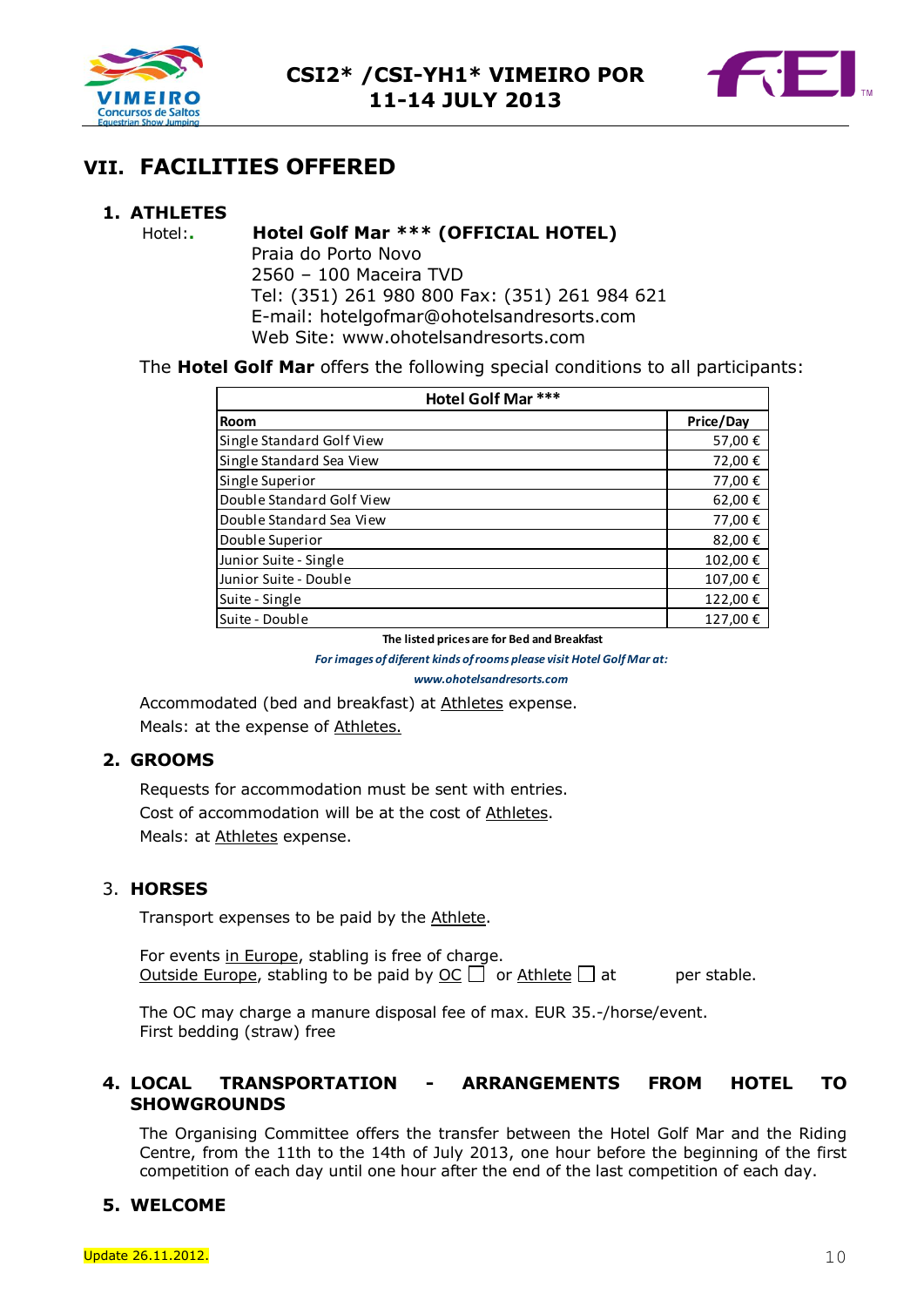



The time and date of arrival of athletes and horses and their means of transport must be given to the OC in order to assist them on arrival. The horses will be stabled in 3x3 mts. boxes and welcomed from 8 July between 07h00 until 23h00. The Stable Manager will direct the stabling of the horses and the lorry parking as from arrival.

# **VIII. ADDITIONAL INFORMATION**

# **1. ADVERTISING AND PUBLICITY ON ATHLETES AND HORSES:**

The Athletes **are** authorised to carry the logo of their personal sponsor in accordance with Art. 256.3 and 257.3 of the FEI Rules for Jumping. The Chief Steward will check that the advertising and publicity on Athletes and horses complies with these Articles.

### **2. GENERAL CLASSIFICATION AT THE END OF THE COMPETITIONS**

| A. Leading athlete award - | N/A |
|----------------------------|-----|
| Best foreign athlete -     | N/A |
| Best home athlete -        | N/A |
| Team awards -              | N/A |
|                            |     |

#### **B. PRIZE - CLASSIFICATION**

#### **3. PRIZE GIVING CEREMONY**

The owner of the winning horse/pony **is** invited to the prize giving ceremony for the Grand Prix.

The number of athletes required to present themselves for the prize-giving ceremony of each competition is 5 and 10 in the Grand Prix.

# **4. INSURANCES**

**All owners and athletes are personally responsible for damages to third parties caused by themselves, their employees, their agents or their horses. They are therefore strongly advised to take out third-party insurance providing full coverage for participation in equestrian events at home and abroad, and to keep the policy up to date.**

**The FEI insures all FEI Officials, whose names are published in the FEI Officials lists, against third party liability including Judges, Course Designers, Technical Delegates, FEI Stewards, FEI Veterinary Delegates, Para Classifiers, Members of the Judges' Supervisory Panel and FEI Coaches (FEI MCP Veterinarians are covered under a different policy):**

- **Who are acting for or on behalf of the FEI as stated in the approved schedule of the Event or who are acting in the scope and course of the FEI's Business as described in the final approved schedule; and**
- **Who have received the status of FEI Officials at FEI Events through a qualification process.**

**The FEI will NOT insure:**

- **National officials officiating at FEI Events; and/or**
- **FEI Officials, who have no official function at the Event.**

**The insurance extended is for any liability that the FEI Official incurs to a third party, and for the costs of defending any such claim arising as a result of actions undertaken by the FEI Official in good faith (including errors and omissions) on**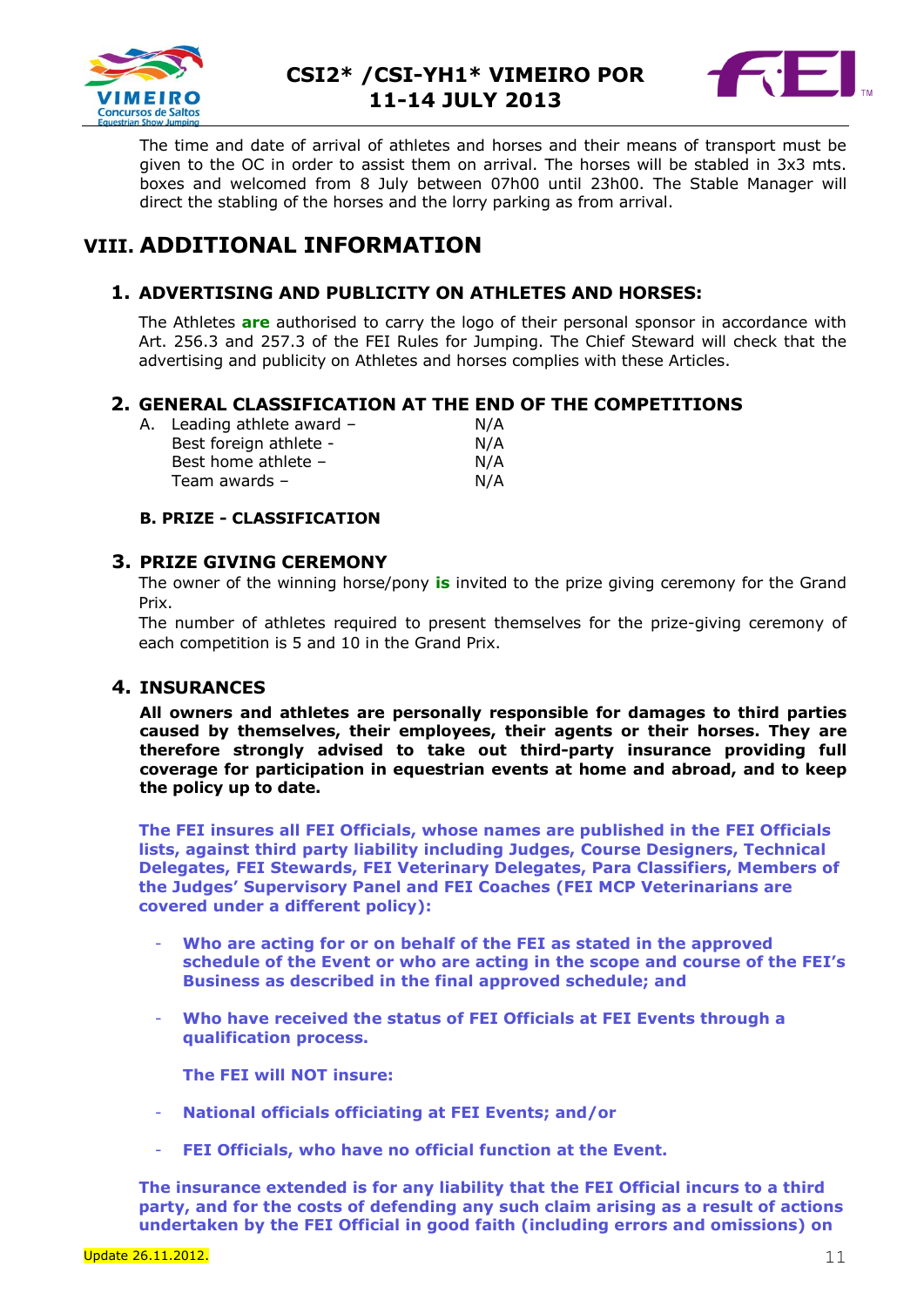



**behalf of the FEI. However, the insurance for obvious reasons does not extend to any liabilities incurred as a result of an FEI Official's dishonest, fraudulent, malicious, and/or illegal act.**

**Should an FEI Official become aware of an incident that he or she believes might result in a claim, that FEI Official should notify the FEI immediately and provide all of the facts known to the FEI Official. The FEI cannot guarantee the insurance coverage described above in circumstances where the FEI Official has good cause to believe that there might be a claim and does not provide such timely notice directly to the FEI.**

# **5. ENTRY RIGHT TO SHOWGROUNDS/ACCREDITED PERSONS**

Entrance bracelets will be distributed as follows:

- 1 bracelet for the Rider
- 1 bracelet for the Partner
- 1 bracelet for the Groom
- 1 bracelet for the Owner (who is not a rider) of each horse regardless of the number of horses he/she owns.
- (2 owners per horse)

Access to the stable area is carried out according to the FEI recommendations. Stable Security will be enforced and access to the stables will be restricted.

*NOTE: The loss of any bracelet implies a penalty of 20€ for new bracelet. If any bracelet is damaged the O.C will replace it for a new one without costs. The damaged bracelet must be handed in.*

#### **6. SAFETY CUPS**

[http://www.fei.org/sites/default/files/file/OFFICIALS%20%26%20ORGANISERS/ORGANISERS/JUMPING/Technical%20Info/Appro](http://www.fei.org/sites/default/files/file/OFFICIALS%20%26%20ORGANISERS/ORGANISERS/JUMPING/Technical%20Info/Approved%20Safety%20Cups%20Manufacturers%2023.10.2012.pdf) [ved%20Safety%20Cups%20Manufacturers%2023.10.2012.pdf](http://www.fei.org/sites/default/files/file/OFFICIALS%20%26%20ORGANISERS/ORGANISERS/JUMPING/Technical%20Info/Approved%20Safety%20Cups%20Manufacturers%2023.10.2012.pdf)

Name of Manufacturer: Caro – Cardinali & Rothenberger GMBH

#### **7. TIMING DEVICE**

[http://www.fei.org/sites/default/files/file/OFFICIALS%20%26%20ORGANISERS/ORGANISERS/JUMPING/Technic](http://www.fei.org/sites/default/files/file/OFFICIALS%20%26%20ORGANISERS/ORGANISERS/JUMPING/Technical%20Info/List_approved_timing_16.08.12_0.pdf) [al%20Info/List\\_approved\\_timing\\_16.08.12\\_0.pdf](http://www.fei.org/sites/default/files/file/OFFICIALS%20%26%20ORGANISERS/ORGANISERS/JUMPING/Technical%20Info/List_approved_timing_16.08.12_0.pdf)

Name of Manufacturer: ALGE Model: TdC8001 FEI Report number: 22020007A

#### **8. PROTESTS/APPEALS**

To be valid, all Protests and Appeals must be made in writing and accompanied by a deposit of CHF 150.- or equivalent.

#### **9. EVENT'S ORGANISATION**

In exceptional circumstances, together with the approval of Chefs d'Equipe and Ground Jury the OC reserves the right to modify the schedule in order to clarify any matter or matters arising from an omission or due to unforeseen circumstances. Unforeseen circumstances do not include situations arising as a result of the OC altering the approved Schedule without FEI's authorisation. Any such changes must be notified to all competitors and officials as soon as possible and they must be reported to the FEI Secretary General by the Foreign Judge.

#### **10. SCHOOLING DURING COMPETITIONS**

Riders wishing to school during speed competitions (Table A and Table C) must inform

the OC before these competitions begin. These riders will start first in these competitions. **11.DISPUTES** 

In the event of any discussion concerning the interpretation of the schedule (in translated languages), the English version will be decisive.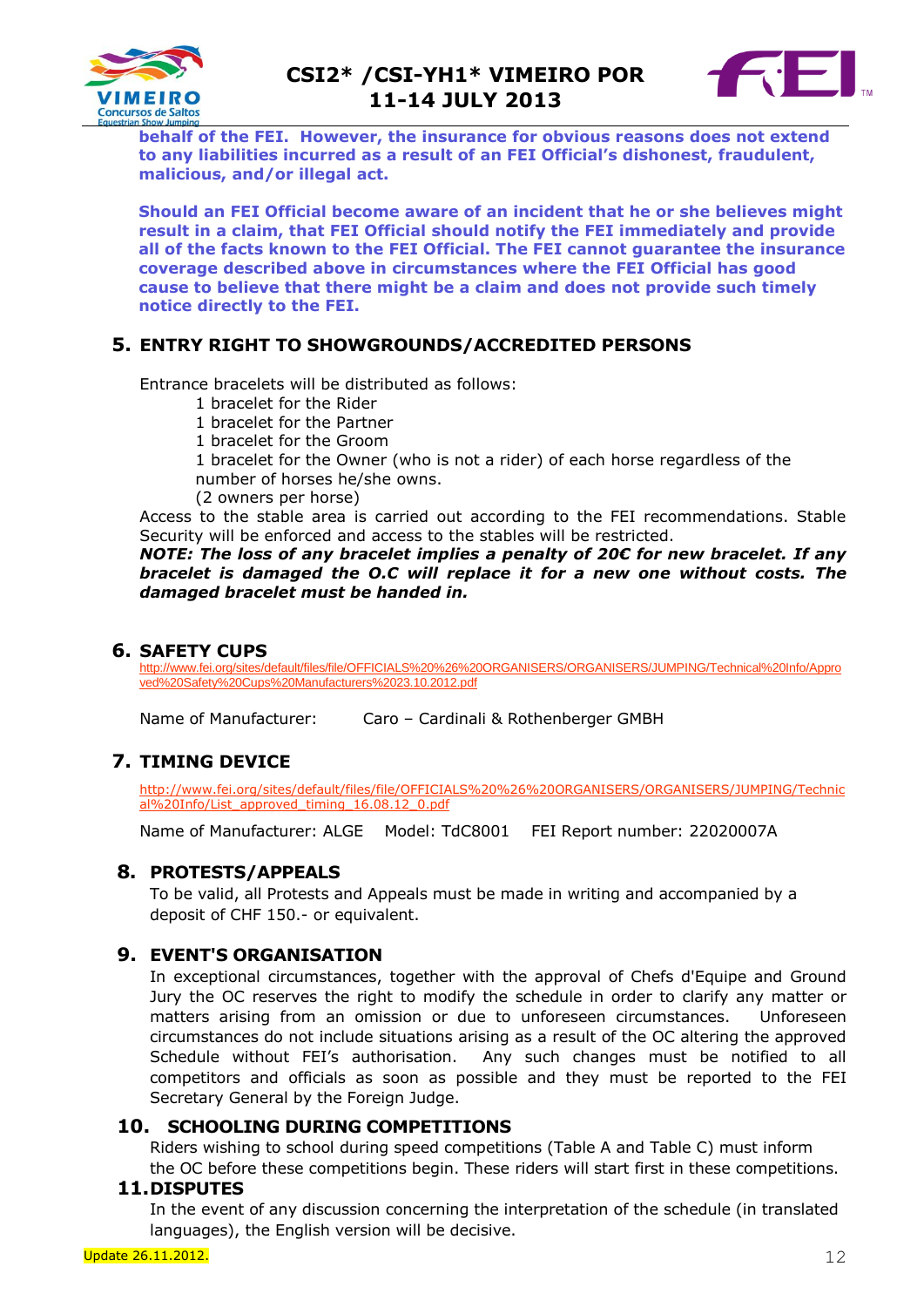



# **12.RESULTS**

In order to proceed with the results publication and for qualification purposes the FEI requires results to be sent in immediately after the conclusion of the event.

Results are to be sent by e-mail to [marysa.zoureli@fei.org](mailto:marysa.zoureli@fei.org) or [philippe.maynier@fei.org](mailto:philippe.maynier@fei.org), in the proper Excel or "XML" file immediately after the event. Please refer to compulsory format for CSIs/CSIOs/Championships and Games; the file can be downloaded using the following link:

#### <http://twww.fei.org/xml-format-for-automated-results-processing>

#### **All results must include FEI Passport Registration number of horses and FEI ID numbers of Riders.**

### **13.BETTING**

Betting will not take place at this event.

### **14.SOCIAL CONDUCTS**

Since the Riding Centre, Vimeiro Golf and Golf Mar Hotel are all property of the Empresa das Águas do Vimeiro, S.A., the Organizing Committee extends the application of the FEI's Discipline Regulation to all the areas mentioned.

# **IX. VETERINARY MATTERS**

# **VETERINARY REGULATIONS (VRs), 13th edition, effective 1 January 2013**

# **1. CUSTOMS FORMALITIES**

| Address:   | Custom's Broker               |        |                  |
|------------|-------------------------------|--------|------------------|
|            | Nuno Braamcamp                |        |                  |
|            | Av. 24 de Julho, 52 - 2º Drt. |        |                  |
|            | 1200 Lisboa - Portugal        |        |                  |
| Telephone: | +351 213 920 240              | - Fax: | +351 213 907 758 |
|            |                               |        |                  |

Email:

# **2. HEALTH REQUIREMENTS**

#### **GENERAL**

In accordance with the FEI Code of Conduct it is imperative that all Horses at FEI Events are physically fit and free from infectious disease before being allowed to compete.

# **ENTRY OF HORSES**

# **3. NATIONAL REQUIREMENTS**

# **4.TRANSPORT OF HORSES**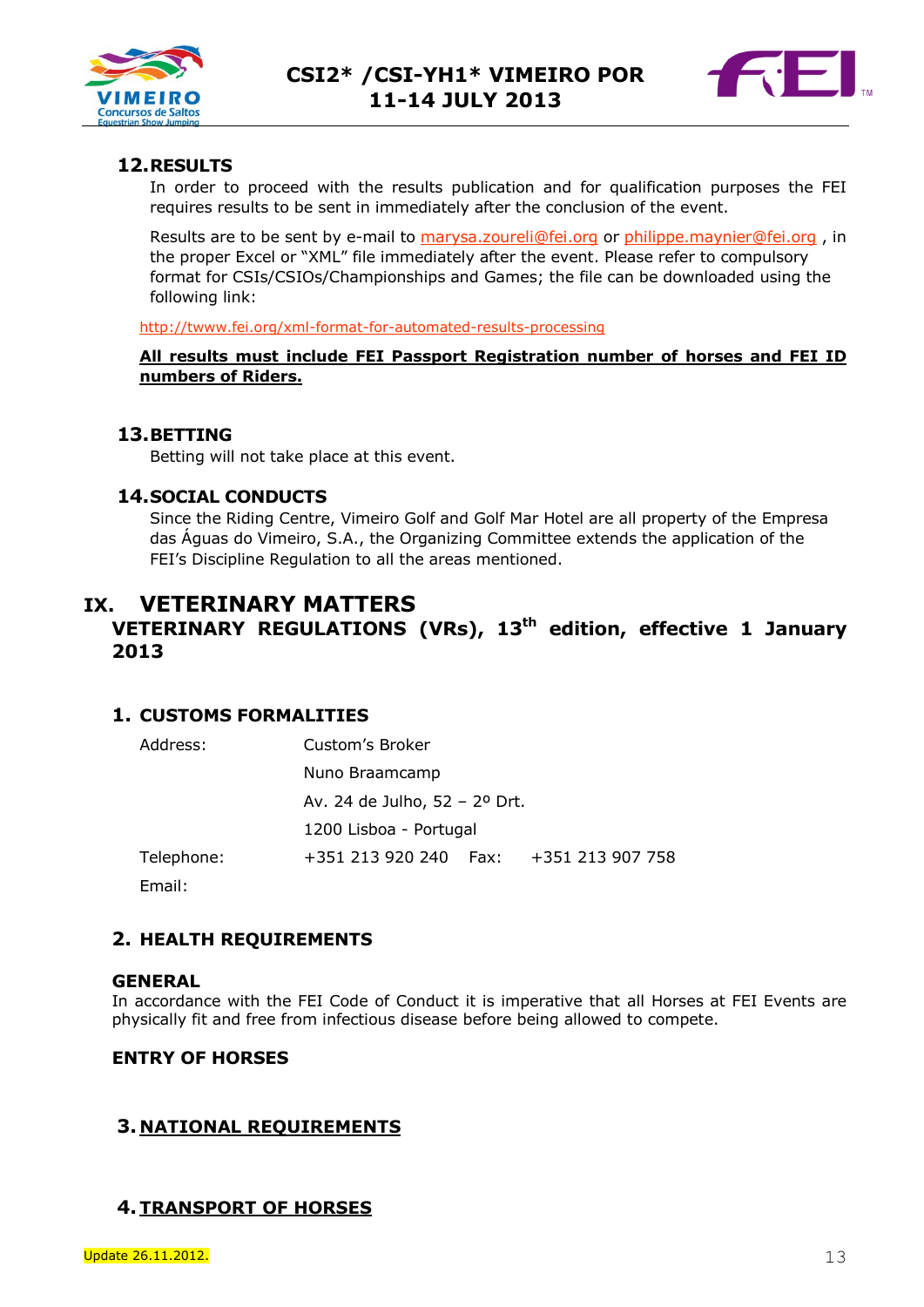



Horses must be fit to travel and be transported in vehicles suitable for the transport of horses. Any government requirements for disease testing and control must be requested well in advance, and the Horse be in compliance by the time of arrival at the border of the country where the Event is taking place. Athletes, or their representatives, have a responsibility to be in compliance of national legislation in both the country of origin, return, and the host nation of the Event; where necessary Athletes must contact local government authorities or veterinary advisors for information regarding animal health requirements and transport legislation. Within the European Union (EU), this includes EU Council Regulation (EC) No 1/2005 concerning the protection of animals during transport within the Member States of the EU.

### **5. VENUE ARRIVAL INFORMATION & FITNESS TO COMPETE**

# **PASSPORTS General Regulations Article 137**

#### **For all Horses FEI Passports/FEI Recognition Cards issues, please address to your National Federation**

All Horses competing at FEI Events must be registered with the FEI.

FEI Passports or FEI Recognition Cards - for those Horses with a national passport approved by the FEI, are compulsory for FEI Events, with the exception of CNs and CIMs as outlined below.

| <b>Event's Category</b>    | <b>FEI Passport and or Recognition Card</b>      |
|----------------------------|--------------------------------------------------|
| <b>National Events</b>     | Not compulsory                                   |
| CSI1*-2*/J-B/Y-B/Ch-B/U25- | Not compulsory for Horses from the host Nation   |
| B/V-B/Am-B/P/Ch-A          | - Compulsory for Horses from the invited Nations |
| CSI3*-5*/CSIOs/J-A/Y-A/V-  | Compulsory                                       |
| $A/U25-A/Am-A$             |                                                  |
| All Championships/Games    | Compulsory                                       |
| $CSI1*-5*-W$               | Compulsory                                       |

Athletes whose Horse's Passport and/or Recognition Card is not correctly validated, or failing to meet other requirements for vaccination and Equine Anti-Doping and Controlled Medication control (Veterinary Regulations Article 1030) will be **subject to Sanctions in accordance with Annex II of the Veterinary Regulations**.

Athletes will be required to write their name and counter sign next to any passport irregularity entry noted, as an acknowledgement, prior to receiving the passport and leaving the show ground. Following a warning being issued for such an irregularity the Athlete will have 30 days to correct this, failure to correct such irregularities within 30 days will result in a sanction being imposed.

Note for Horses permanently resident in a Member State of the European Union, all Horses must have a national EU passport in compliance with EU Regulations, to which a FEI Recognition card is applied. The exception to this being Horses in possession of an FEI passport which has been continually revalidated without interruption.

#### **VACCINATIONS - EQUINE INFLUENZA 2013 Veterinary Regulations Article 1028**

Horses competing at FEI Events must comply with the requirements for Equine Influenza vaccination in accordance with the Veterinary Regulations and as summarised below.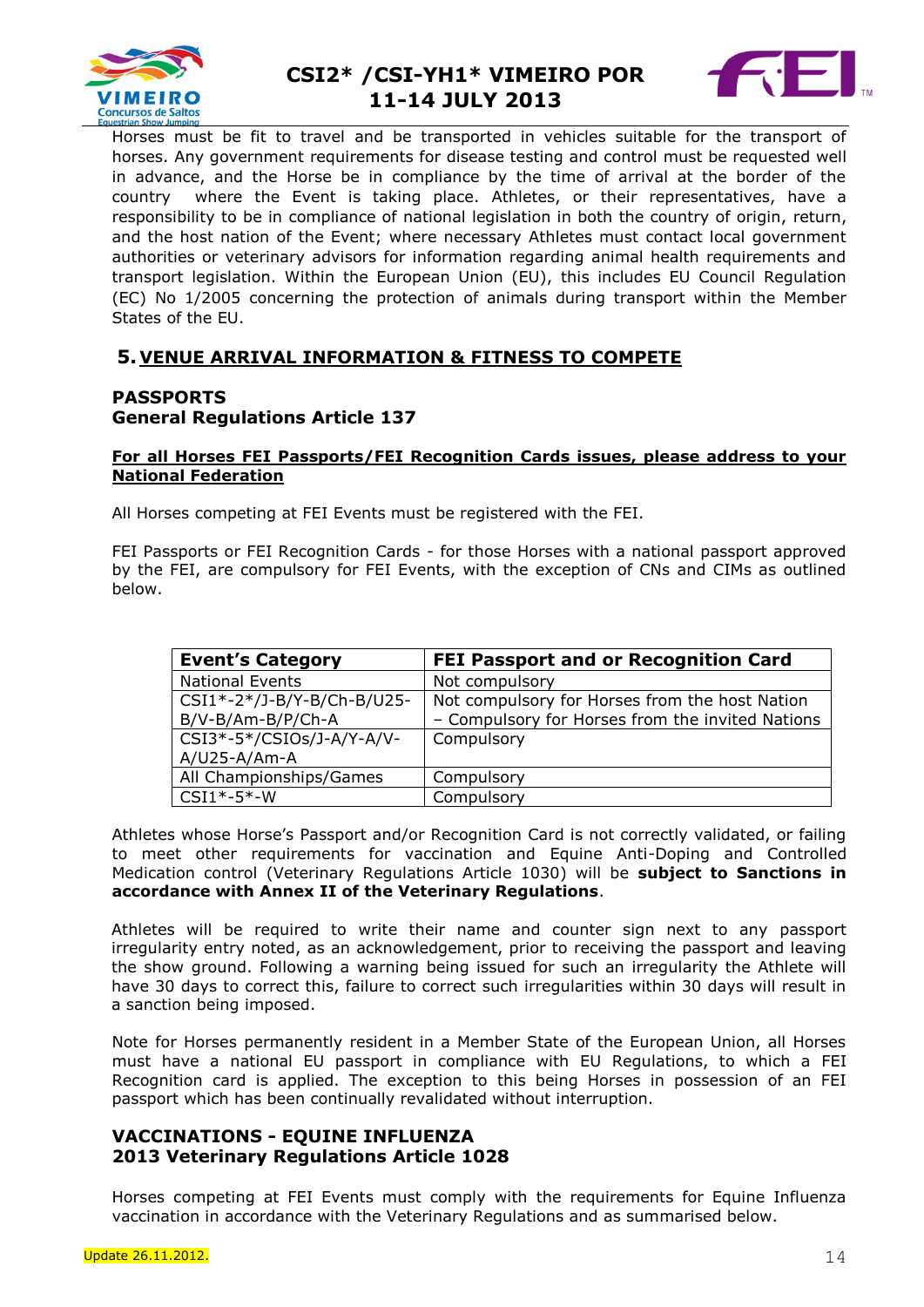



| <b>VACCINATION</b>    | <b>PROTOCOL</b>                                                                                                                                                                 | ELIGIBILITY TO<br><b>ENTER</b><br><b>VENUE</b>                                                                                                                                                                                        |
|-----------------------|---------------------------------------------------------------------------------------------------------------------------------------------------------------------------------|---------------------------------------------------------------------------------------------------------------------------------------------------------------------------------------------------------------------------------------|
| <b>Primary Course</b> | 1 <sup>st</sup> Vaccination: day 0<br>(e.g. 1 January 2010)<br>2 <sup>nd</sup> Vaccination: day 21-92<br>(e.g. 1 February 2010)                                                 | May compete 7 days after the<br>2 <sup>nd</sup> Vaccination                                                                                                                                                                           |
| <b>First Booster</b>  | Within 7 months of the $2^{nd}$<br>vaccination of the<br>Primary<br>Course<br>(e.g. 1 August 2010)                                                                              | May compete for 6 months<br>2 <sup>na</sup><br>$+21$ days after the<br>vaccination of the Primary<br>Course<br>Must not compete in the 7<br>days after receiving<br>a<br>vaccination<br>(e.g. may enter venue after 7<br>August 2010) |
| <b>Boosters</b>       | <b>MINIMUM:</b> within one year of<br>previous booster vaccination<br>IF COMPETING: must be<br>competing in the 6 months<br>$+21$ days from the previous<br>booster vaccination | Must have been vaccinated<br>with the 6 months $+21$ days<br>before arriving at the Event<br>Must not compete in the 7<br>days after receiving<br>a<br>vaccination                                                                    |

Exceptions to the requirement for FEI equine influenza vaccinations currently exist only for those Horses competing at CNs or CIMs where there are no national requirements for influenza vaccination in both the Event host country and the Horse's country of origin (General Regulations Article 137).

# **EXAMINATION ON ARRIVAL 2013 Veterinary Regulations Article 1032**

On arrival at an Event venue all Horses must undergo an examination by a veterinarian to confirm their identification from their passport, their vaccination status and general health. To protect all horses attending events, any Horse with a questionable health status, with regards to vaccination, disease or other concerns, must be stabled within the isolation facilities provided by the Organising Committee pending a decision on entering the venue.

# **HORSE INSPECTIONS 2013 Veterinary Regulations Article 1033**

All Horses will be assessed for their orthopaedic fitness to compete during the Horse Inspection. Any Horse demonstrating questionable fitness may be referred to the Holding Box for further veterinary examination. Horses not deemed fit not to compete will be eliminated by the Ground Jury and not be permitted to continue in the competition.

# **LIMB SENSITIVITY EXAMINATION**

All Horses competing at the Event are subject throughout the Period of the Event to Examination under Article 1034 of the Veterinary Regulations, the Limb Sensitivity Protocol. The objectives of the Protocol are to: (i) safeguard the welfare of the horse, according to the principles outlined in the Code of Conduct for the Horse, and (ii) to ensure a level playing field for all Athletes. Horses are not eligible to compete when a limb, or part of a limb, is hyposensitive or hypersensitive. Hypersensitive limbs have an excessive or abnormal reaction to palpation. Hyposensitive limbs include any alteration in sensitivity induced by a neurectomy or chemical desensitisation for as long as the alteration in sensitivity persists.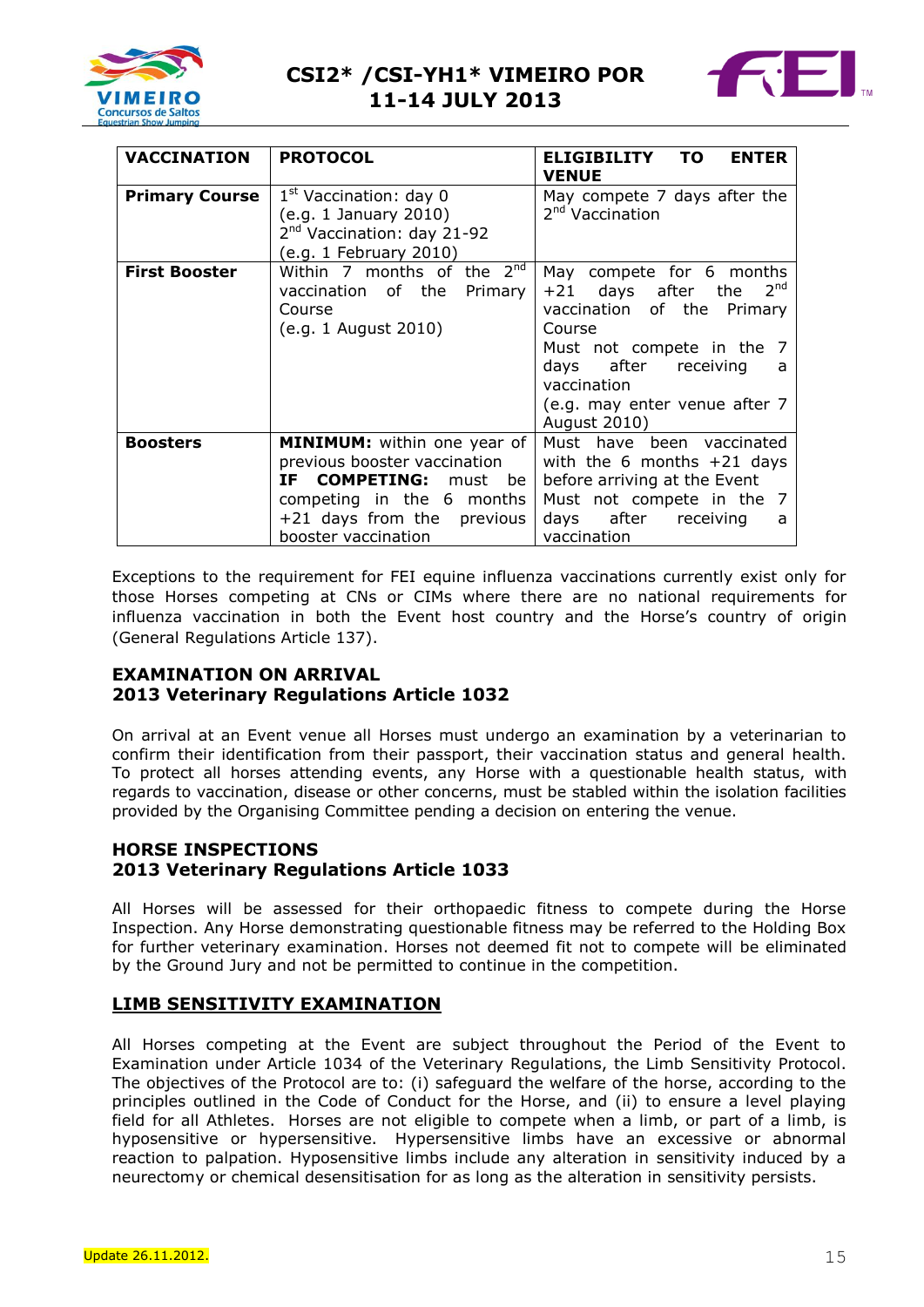



Horses may be examined under the Protocol at any time during the Period of the Event, including, but not limited to, between rounds and before the Jump Off and they may be examined once or on multiple occasions. All Horses selected to be tested must submit promptly to the Examination or are subject to immediate Disqualification. There is no obligation to examine any specific number of Horses during the Event.

### **6. EQUINE ANTI-DOPING AND CONTROLLED MEDICATION 2013 Veterinary Regulations, Chapter VI EQUINE ANTI-DOPING AND CONTROLLED MEDICATION PROGRAMME (EADCMP)**

Within FEI Groups I & II, the Organising Committee should charge competitors the equivalent of CHF 12.50 towards the cost of the EADCMP, which is affected by the FEI Veterinary Department.

#### **SAMPLING**

All horses competing at FEI Events may be subject to sampling for the presence of FEI Equine Prohibited Substances in accordance with the FEI Equine Anti-Doping and Controlled Medication Regulations (EADCMRs). Horses may be selected for sampling in accordance with obligatory testing, targeted or random sampling procedures (2013 Veterinary Regulations Article 1058).

# **CLEAN SPORT INFORMATION**

The current FEI Equine Prohibited Substances List of Banned Substances and Controlled Medications is available on the FEI Clean Sport website: [www.FEICleanSport.org](http://www.feicleansport.org/) as a PDF document, database or smart phone app. Detection times are also provided for a limited number of Controlled Medication substances where available.

Elective Testing may be carried out, by Competitors for their Horses, prior to an Event to check for the presence of prohibited substances (please refer to [www.FEI.org/veterinary](http://www.fei.org/veterinary) for information and details).

# **FEI LABORATORY FOR SAMPLE ANALYSIS**

| Name:      | Horseracing Forensic Laboratories (HFL) Sport & Science |      |                  |
|------------|---------------------------------------------------------|------|------------------|
|            | Att: Dr. Steve Maynard                                  |      |                  |
|            | Quotient Biosearch Limited                              |      |                  |
| Address:   | Newmarket Road                                          |      |                  |
|            | Fordham                                                 |      |                  |
|            | Cambridgeshire CB7 5WW                                  |      |                  |
|            | United Kingdom                                          |      |                  |
| Telephone: | +44 1638 724 406                                        | Fax: | +44 1638 724 407 |
| Email:     | smaynard@hfl.co.uk                                      |      |                  |

# **7. VETERINARY TREATMENTS, SUPPORTIVE AND OTHER THERAPIES 2013 Veterinary Regulations Chapter V**

Veterinary treatment or supportive therapy required during an Event is under the control of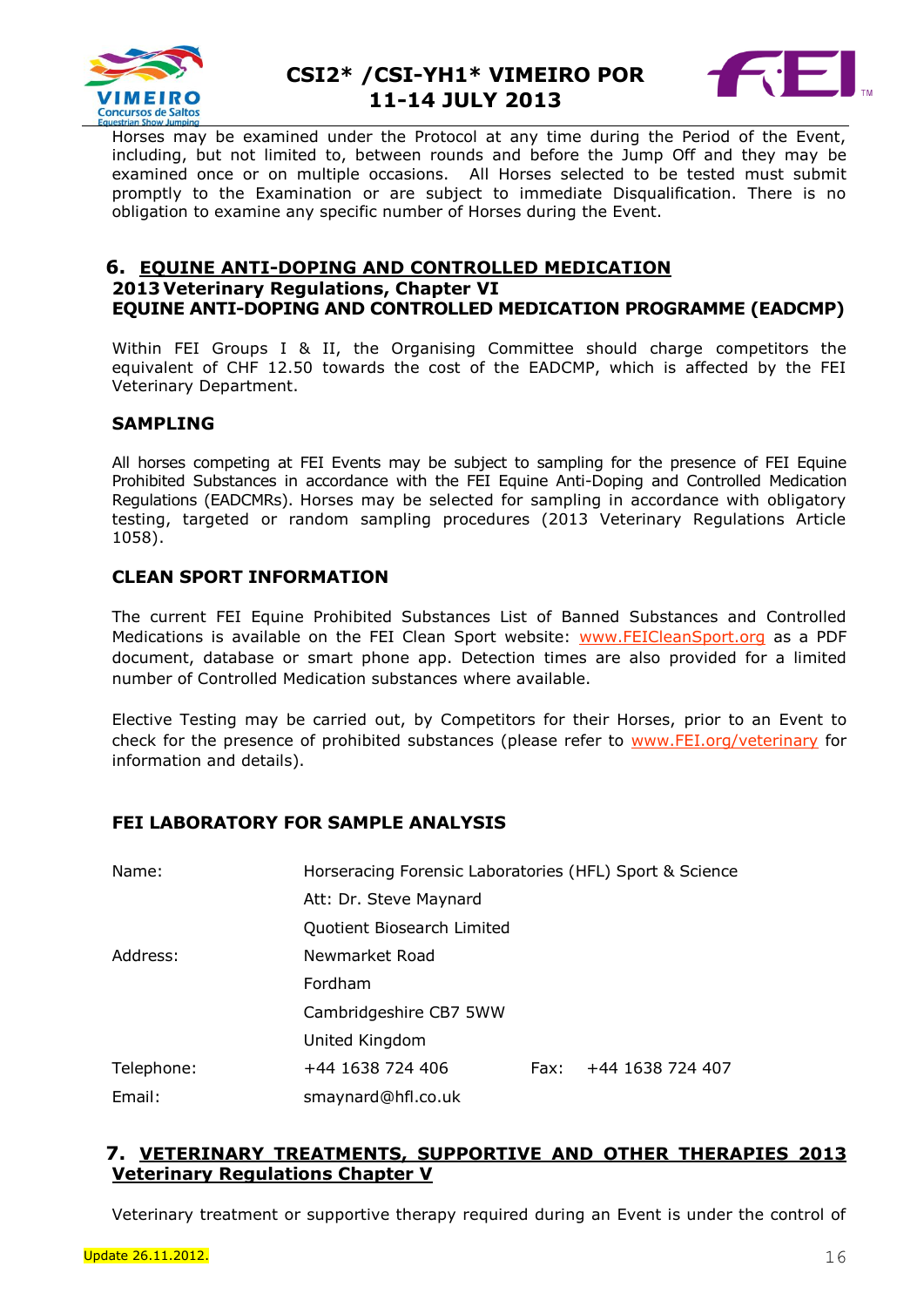



the FEI Veterinary Official (Veterinary Delegate) and only permitted when:

- a) authorised using the appropriate Veterinary Form (see table below, or VRs article 1047-1051), either prior to the competition or prior to administration once the competition has begun;
- b) conducted within the designated Treatment Boxes and
- c) administered by an FEI Veterinarian (VRs article 1003) or Other Treating Professional (VRs article 1021).

Heated or magnetic blankets, physical therapy, ice and cold water, non-prohibited, authorised substances that are administered orally or by nebulisation, or those treatments exceptionally authorised by the Veterinary Delegate are allowed in the Horse's own stable.

| <b>VETERINARY FORM</b>                               | <b>USE</b>                                                                                                                                     | <b>AUTHORISED BY</b>                                                                                         |
|------------------------------------------------------|------------------------------------------------------------------------------------------------------------------------------------------------|--------------------------------------------------------------------------------------------------------------|
| <b>Veterinary Form 1</b>                             | Emergency treatment using a Ground Jury after first<br>prohibited substance                                                                    | consultation<br>with<br>the<br>Veterinary delegates                                                          |
| <b>Veterinary Form 2</b>                             | Declaration for administration Person<br>of altrenogest (Regumate) to declaration<br>mares                                                     | Responsible                                                                                                  |
| <b>Veterinary Form 3</b>                             | Authorisation for the use of FEI Veterinary Delegate<br>medication not listed<br><b>as</b><br>prohibited                                       |                                                                                                              |
| <b>Veterinary Form 4</b>                             | Self declaration for the FEI Veterinarian<br>administration of specifically<br>stated substances only (VRs (Team Vet, Athlete<br>article 1041) | Private Vet, VSM,<br>Treating Vet)<br>With submission to the<br>Veterinary Delegate<br>before administration |
| <b>Elective</b><br><b>FEI</b><br><b>Testing Form</b> | Form to accompany samples N/A<br>sent to a FEI Laboratory for<br>elective<br>before<br>testing<br>the<br>event                                 |                                                                                                              |

Supervision of all such treatments by FEI Officials may take place directly on a random check basis or by requesting to see a copy of the relevant authorisation. No treatments may take place without coming under such control and authority, except in the case of a clear emergency, when a retrospective authority may be considered if the Horse is to continue.

# **8. VETERINARIANS AT EVENTS**

**2013 Veterinary Regulations, Chapter II**

# **VETERINARY SERVICES MANAGER (VSM)**

All Organising Committees must appoint a FEI Veterinarian as a Veterinary Services Manager to be responsible for assisting the organiser in achieving the Minimum Veterinary Standards and facilities required for an FEI Event. The VSM must ensure sufficient numbers of treating veterinarians are available for the type of Event and the number of Horses attending. The VSM may be the event treating veterinarian themselves.

#### **FEI VETERINARIANS**

All veterinarians treating Horses during FEI Events, including Team Veterinarians, Athlete's Private Veterinarians and Treating Veterinarians must be registered with the FEI as FEI Veterinarians – either Permitted Treating or Official Veterinarians. Veterinarians must carry their FEI ID Card with them at all times when in attendance at Events and must present this on the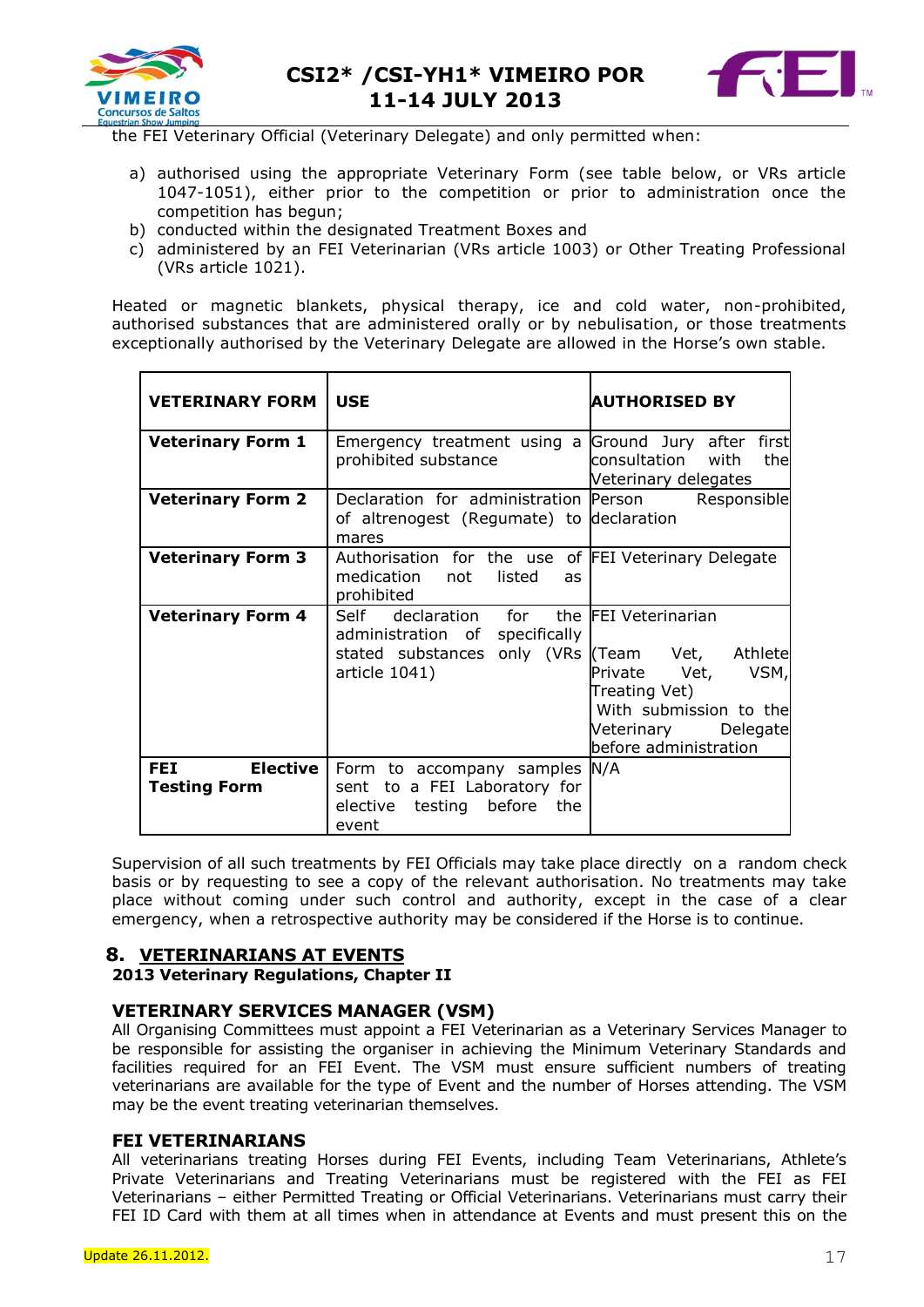



request of FEI Stewards or Officials. Athletes are advised to ensure that any veterinarian they wish to treat their Horse during an Event is registered in the correct way with the FEI. Registering as an FEI Veterinarian does not give any automatic right to having accreditation which is issued by the event Organising Committee.

# **9. NOTES TO ORGANISING COMMITTEES**

FEI Veterinary Delegates must verify that adequate facilities and services are provided by the Organising Committee prior to the start of the Event, and ensure that FEI Stewards are aware of the requirements for the authorisation of Veterinary Forms, other treatments and the FEI Veterinarian ID Card during Events.

Organising Committees must also ensure that there are adequately trained stewards or designated individuals who will liaise with FEI Veterinary Officials to assist with the supervision of treatment areas.The Veterinary Forms 1-4 must be kept by the FEI Veterinary Delegate, referenced and submitted in their report to the FEI within 72 hours.

### **FURTHER QUERIES ON THIS INFORMATION NOTE**

If you have any further questions please check: [www.fei.org/Veterinary](file://srvdcch01/san/old_windata/data/WINDATA/JUMPING/VEU/AppData/Local/Microsoft/Windows/Temporary%20Internet%20Files/Content.Outlook/1W63BF58/www.fei.org/Veterinary)

Please feel free to contact Victoria. Unt@fei.org or veterinary@fei.org for further information. Tel +41 21 544 10 44 or +41 21 310 47 39

# **10.PONIES**

For all Pony Events, Ponies must be available for Pony Measurement prior to the Horse Inspection (2013 Veterinary Regulations, Chapter IV).

# **X. HUMAN ANTI-DOPING**

At a minimum, and pursuant to the ADRHAs, Organisers must provide the following at Events where human anti-doping testing is scheduled to take place at least 2 months prior to the Event:

**1**. One (1) staff member able to act as point of contact and coordinator for the *Doping Control Officers* (*DCOs*) with the contact name and details of this staff member to be communicated to the *FEI* at least two (2) weeks prior to the starting date of the *Event.*

**2.** Human anti-doping facilities reasonably separated from public activity, consisting of:

- one (1) private room exclusively dedicated for use by the *DCOs* with one (1) table, two (2) chairs, pens and paper and one (1) lockable fridge; and

- a waiting room/area with a suitable number of chairs as well as an appropriate amount of individually sealed, non-caffeinated and non alcoholic beverages, which includes a mix of natural mineral water and soft drinks ; and

- one (1) private and clean bathroom/toilet, adjacent or as near as possible to the *DCO* room and waiting area.

**3.** Staff members (or volunteers) of both genders, able to act as *Chaperones*. The number of *Chaperones* available to the *OC* must be communicated to the *FEI* as early as possible following receipt by the *OC* of the *Testing* plan for the *Event*. Please see the qualifications for Chaperones in the ADRHAs.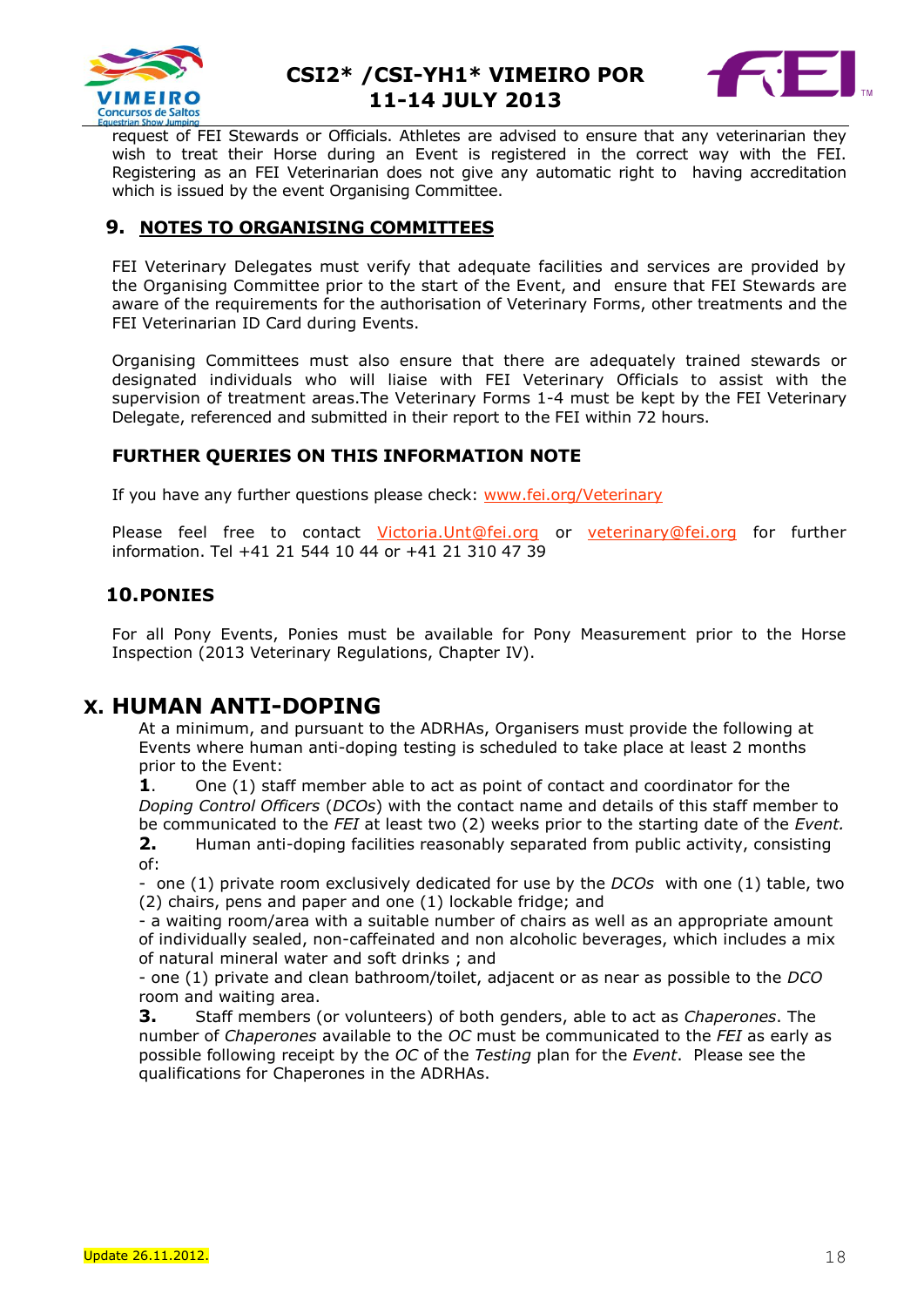



# **C O M P E T I T I O N S**

# **International competitions must not start before 08:00 and should not finish after 23:00**

**unless approved by the FEI.**

#### **OVERALL PRIZE MONEY. 49.250,00 €**

#### **TOTAL AMOUNT OF PRIZE MONEY CSI2\* : 47.750,00€**

+ list of prizes in kind (if applicable)with their value

Name of Class **Amount (Currency**)

| Competition No 2  | Small      | 1.750,00€  |
|-------------------|------------|------------|
| Competition No 3  | Medium     | 2.500,00€  |
| Competition No 4  | Big        | 5.000,00€  |
| Competition No 6  | Small      | 1.750,00€  |
| Competition No 7  | Big        | 5.000,00€  |
| Competition No 9  | Small      | 1.750,00€  |
| Competition No 10 | Medium     | 4.000,00€  |
| Competition No 11 | Medium     | 2.500,00€  |
| Competition No 12 | Grand Prix | 23.500,00€ |

#### **TOTAL AMOUNT OF PRIZE MONEY CSI-YH1\*: 1.500,00€**

+ list of prizes in kind (if applicable)with their value

Name of Class **Amount** (Currency)

| Competition No 1 | CSI-YH6 | 500,00€ |
|------------------|---------|---------|
| Competition No 5 | CSI-YH6 | 500,00€ |
| Competition No 8 | CSI-YH6 | 500,00€ |

# **DEDUCTIONS FROM PRIZE MONEY AT COMPETITIONS**

**Full details of any deductions from prize money must be outlined in the schedule. This includes government taxes. If it is necessary for OCs to deduct such taxes, they must provide participants with an official form indicating the amount of tax deducted.** 

#### **The tax form must be provided to the athletes upon arrival and returned to the OC prior to departing.**

In accordance with the Portuguese tax legislation the prize money won in sporting competitions are subject to retention according to the following regulations:

#### **Resident Riders (Riders with Portuguese Fiscal ID)**

#### **1. With "Green Receipt"**

Retention of 25% is made on the amount paid.

#### **2. With Invoice**

Retention is not made. The O.C. will pay the VAT legally applicable, leaving it to the subject the responsibility of considering the amount paid in the rider's VAT declaration.

#### **3. Without Documents**

The O.C will retain the prize money for 5 days, period in which the rider must present a document in accordance to points 1 or 2. After this period of time the prize money will not be paid under any pretence.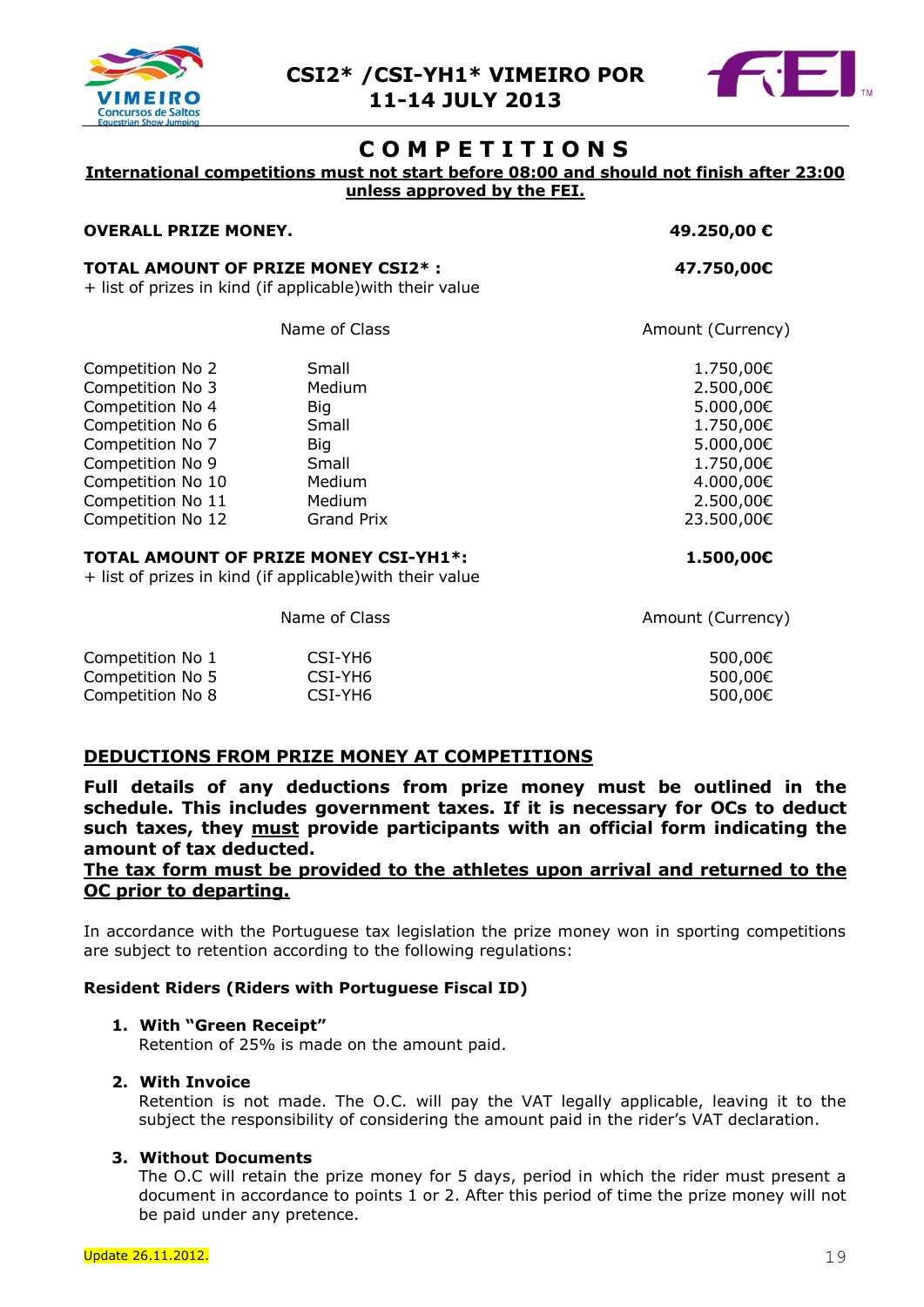



#### **Non Resident Riders (Riders without Portuguese Fiscal ID)**

**A) With or without legal document (invoice or receipt) as individual entities or companies.**

Retention of 25% or the tax defined by the Double Taxation Agreement **(\*)** is made on the amount paid.

If an invoice or receipt is not presented, the rider will have to sign a document elaborated by the O.C. for the effect and must present NIF (EU residents) or Passport (other countries) of the origin country.

**B) Without the presentation of Legal document and Refusal to sign the document issued by the O.C.**

The O.C will retain the prize money for 5 days, period in which the rider must present a document in accordance to point **A)**. After this period of time the prize money will not be paid under any pretence.

#### **(\*) Double Taxation Agreement**

All riders who want to benefit from Double Taxation Agreement must provide the O.C with Model 21-RFI issued in the rider's origin country.

General Information:

Due to the existence of different taxations, the prize values presented will be the gross value, before taxation.

#### **IMPORTANT**

#### **The total amount of prize money shown for each Competition in the schedule must be distributed. (GR Art 127, 128)**

For details of the Breakdown for each competition please refer to the tables at the end of this document; the OC must specify which of the two tables will be used. The total prize money for the competition must be distributed among the first 12 placed athletes. The OC must provide additional created prizes for athletes placed beyond  $12<sup>th</sup>$  place. The minimum amount for each of these additional prizes, for athletes placed from  $13<sup>th</sup>$  to last place, must be clearly specified in the approved schedule.

#### **IMPORTANT**

#### Maximum Number of starters per competition: 100.

If more than 100 starters are entered, the OC must split the class and provide the equivalent amount of prize money for the additional Competition. OCs may apply either of the following methods for splitting the Competition:

The competition is split into two groups before it starts. There may be a different number of starters in each group. There may be athletes with multiple horses in each group but all horses of any one athlete must be in the same group.

#### **OR**

The competition is run as one single competition and split afterward into two groups and the classification established as follows: the athlete with the best score is the winner of the first group, the athlete with the second best score is the winner of the second group and so on until prizes have been allocated to 25% of the total number of starters. *NB: In this case separate results must be sent to the FEI for each of the two groups, e.g. results for Competition 1a and for Competition 1b.*

In both cases above each group must offer the same amount of prize money as indicated for the original Competition.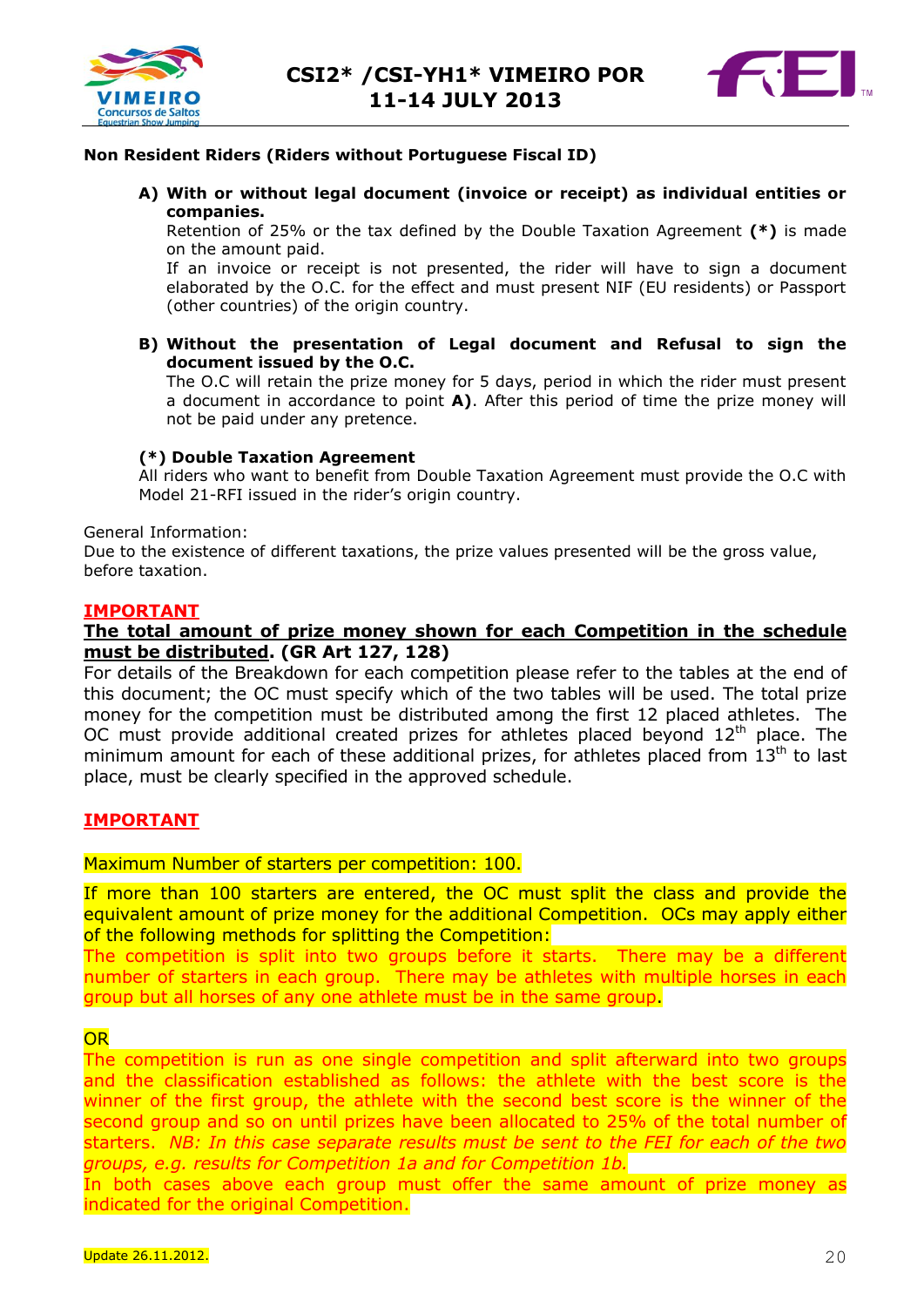



# **FIRST DAY : Thursday DATE : 11/07/13**

| <b>COMPETITION No 1 CSI-YH</b>                                                                | 9h00                                       |                                                   |
|-----------------------------------------------------------------------------------------------|--------------------------------------------|---------------------------------------------------|
| Young Horses 6 years old<br>Table A against the Clock                                         | Art: 238.2.1                               |                                                   |
| Jump-off (if any)                                                                             | No.                                        |                                                   |
| Speed/Fixed time                                                                              | 350m/min                                   |                                                   |
| Obstacles height:                                                                             | 1,25/1,30<br>max                           |                                                   |
| Number of horses per athlete                                                                  | 2                                          |                                                   |
| Maximum number of <b>Starters</b> :<br>the equivalent amount of prize money must be provided. |                                            | 100, if more, the competition must be divided and |
| Total prize money:                                                                            | 500,00€                                    |                                                   |
| Chart to be used:                                                                             | $1$ (25% to winner)<br>$2$ (33% to winner) | X                                                 |
| Please specify prize money amount for each athlete placed $13th$ and beyond: 10,00 $\epsilon$ |                                            |                                                   |
| <b>COMPETITION No 2 CSI 2*</b>                                                                | 10h30                                      |                                                   |
| Table A sesinct the Clock                                                                     | $\Lambda$ rt: 220 21                       |                                                   |

| Table A against the Clock                                                             | Art: 238.2.1                                      |
|---------------------------------------------------------------------------------------|---------------------------------------------------|
| Jump-off (if any)                                                                     | No.                                               |
| Speed/Fixed time                                                                      | 350m/min                                          |
| Obstacles height:<br>max                                                              | 1,25                                              |
| Number of horses per athlete                                                          | 2                                                 |
| Maximum number of Starters:<br>the equivalent amount of prize money must be provided. | 100, if more, the competition must be divided and |
| Total prize money:                                                                    | 1.750,00€                                         |
| Chart to be used:                                                                     | $1$ (25% to winner)<br>X                          |
|                                                                                       | 2 (33% to winner)                                 |

Please specify prize money amount for each athlete placed  $13<sup>th</sup>$  and beyond: 10,00 $\epsilon$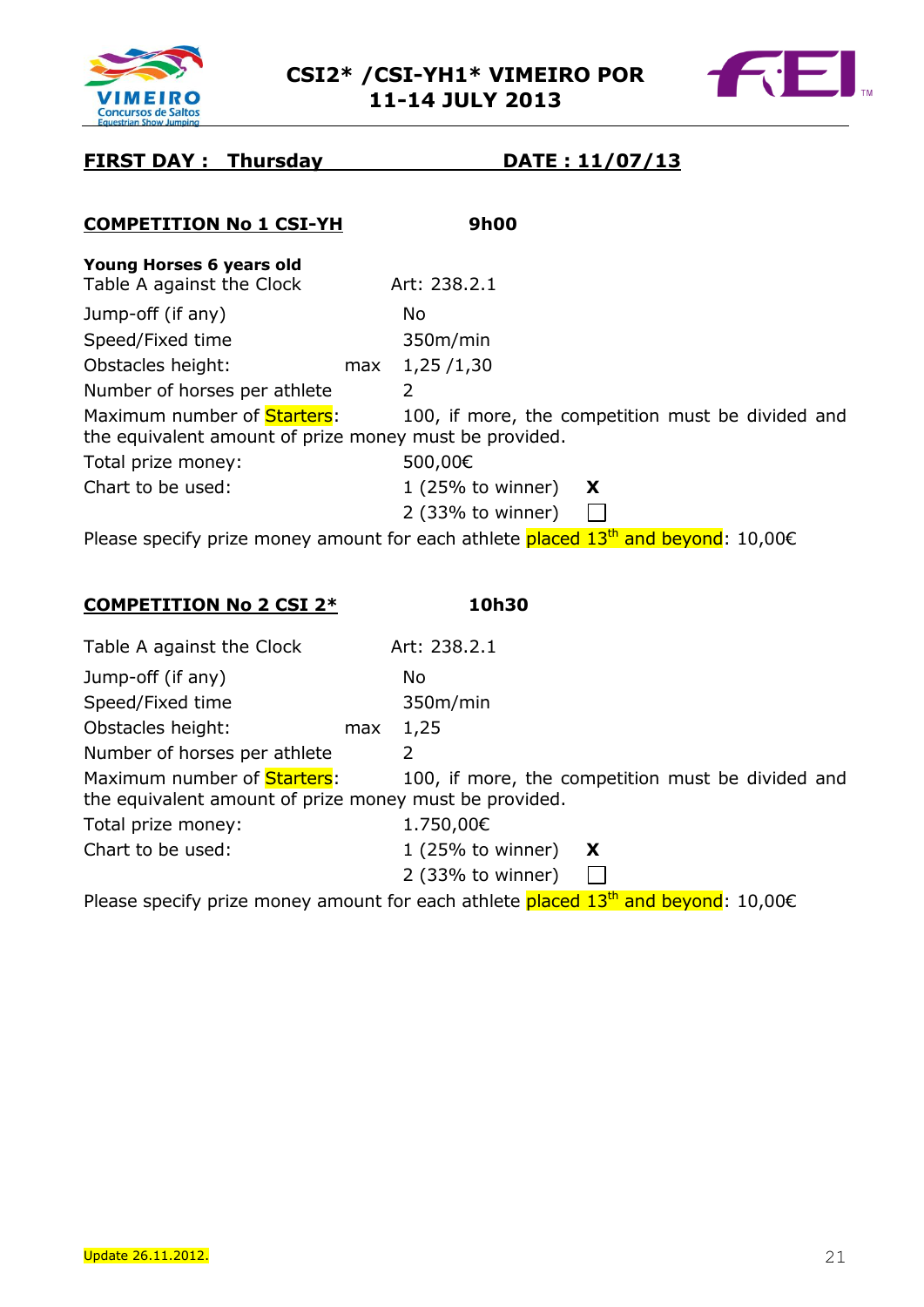



# **COMPETITION No 3 CSI 2\* 13h45**

| Two Phases -Table A                                    |     | Art: 274.5.3        |                                                   |
|--------------------------------------------------------|-----|---------------------|---------------------------------------------------|
|                                                        |     |                     |                                                   |
| Two Phases against the Clock                           |     |                     |                                                   |
| Jump-off (if any)                                      |     | No.                 |                                                   |
| Speed/Fixed time                                       |     | 350m/min            |                                                   |
| Obstacles height:                                      | max | 1,35                |                                                   |
| Number of horses per athlete                           |     | 2                   |                                                   |
| Maximum number of Starters:                            |     |                     | 100, if more, the competition must be divided and |
| the equivalent amount of prize money must be provided. |     |                     |                                                   |
| Total prize money:                                     |     | 2.500,00€           |                                                   |
| Chart to be used:                                      |     | 1(25% to winner)    | X                                                 |
|                                                        |     | $2$ (33% to winner) |                                                   |

Please specify prize money amount for each athlete  $placed 13<sup>th</sup>$  and beyond: 15,00 $\epsilon$ 

**COMPETITION No 4 CSI 2\* 17h30**

| Table A against the Clock                                                                    |     | Art: 238.2.1                                                                                  |
|----------------------------------------------------------------------------------------------|-----|-----------------------------------------------------------------------------------------------|
| Jump-off (if any)                                                                            |     | No.                                                                                           |
| Speed/Fixed time                                                                             |     | 350m/min                                                                                      |
| Obstacles height:                                                                            | max | 1,40                                                                                          |
| Number of horses per athlete                                                                 |     |                                                                                               |
| Maximum number of <b>Starters:</b><br>the equivalent amount of prize money must be provided. |     | 100, if more, the competition must be divided and                                             |
| Total prize money:                                                                           |     | 5.000,00€                                                                                     |
| Chart to be used:                                                                            |     | $1(25%$ to winner)<br>X                                                                       |
|                                                                                              |     | 2 (33% to winner)                                                                             |
|                                                                                              |     | Please specify prize money amount for each athlete placed $13th$ and beyond: 30,00 $\epsilon$ |
| Qualifying:                                                                                  |     | For the Grand Prix the best 30 Athletes                                                       |

\* \* \* \* \* \* \* \* \* \*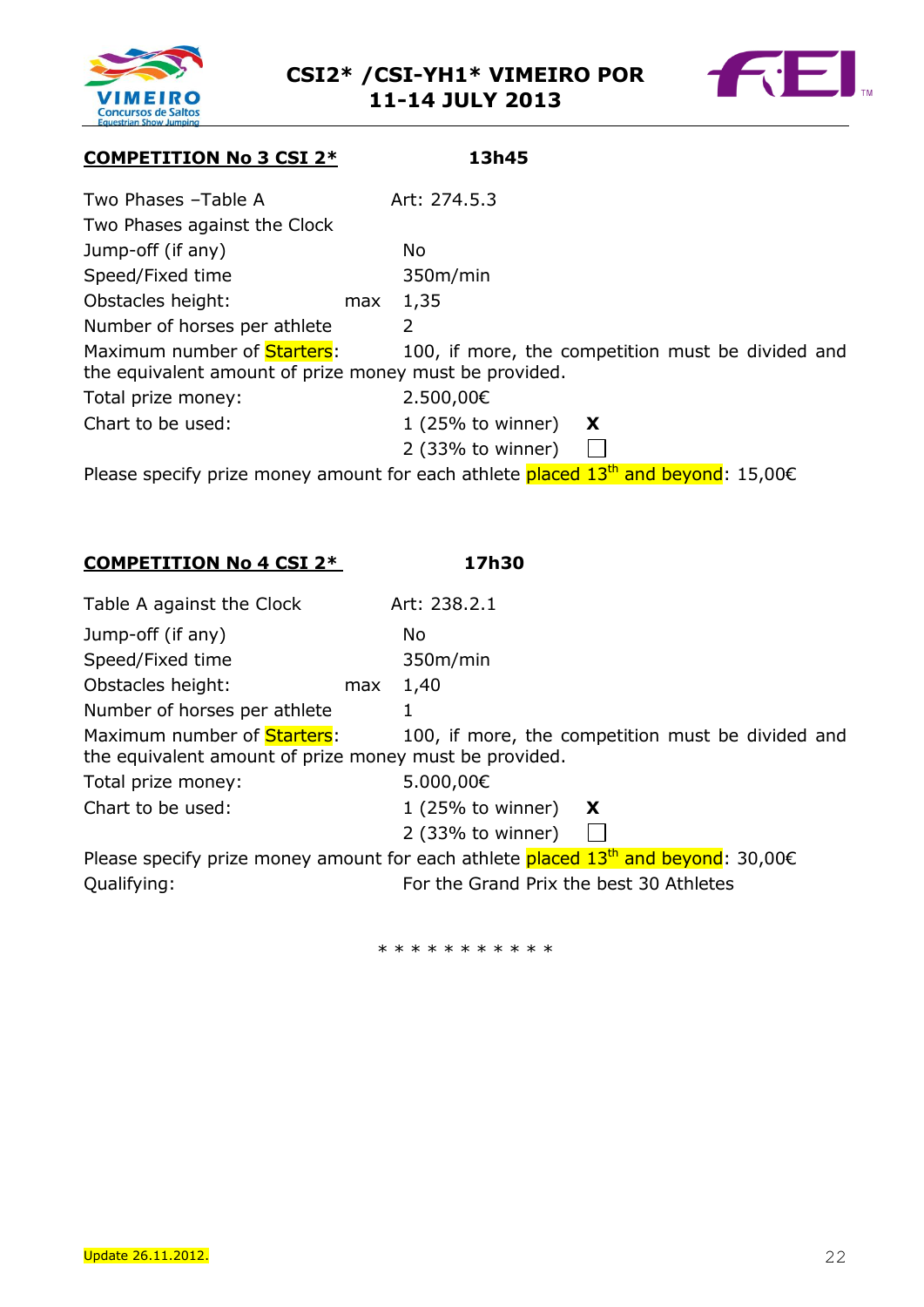



# **SECOND DAY : Friday DATE : 12/07/13**

# **COMPETITION No 5 CSI-YH 9h30**

| Young Horses 6 years old                                                                     |     |                                                                                               |
|----------------------------------------------------------------------------------------------|-----|-----------------------------------------------------------------------------------------------|
| Two Phases - Table A                                                                         |     | Art: 274.5.3                                                                                  |
| Two Phases against the Clock                                                                 |     |                                                                                               |
| Jump-off (if any)                                                                            |     | No                                                                                            |
| Speed/Fixed time                                                                             |     | 350m/min                                                                                      |
| Obstacles height:                                                                            | max | 1,25/1,30                                                                                     |
| Number of horses per athlete                                                                 |     | 2                                                                                             |
| Maximum number of <b>Starters:</b><br>the equivalent amount of prize money must be provided. |     | 100, if more, the competition must be divided and                                             |
| Total prize money:                                                                           |     | 500,00€                                                                                       |
| Chart to be used:                                                                            |     | $1(25%$ to winner)<br>X                                                                       |
|                                                                                              |     | 2 (33% to winner)                                                                             |
|                                                                                              |     | Please specify prize money amount for each athlete placed $13th$ and beyond: 10,00 $\epsilon$ |

### **COMPETITION No 6 CSI 2\* 11h00**

| Table A against the Clock                                                                     |     | Art: 238.2.2      |                                                   |
|-----------------------------------------------------------------------------------------------|-----|-------------------|---------------------------------------------------|
| Jump-off (if any)                                                                             |     | Yes - Immediate   |                                                   |
| Speed/Fixed time                                                                              |     | 350m/min          |                                                   |
| Obstacles height:                                                                             | max | 1,25              |                                                   |
| Number of horses per athlete                                                                  |     | 2                 |                                                   |
| Maximum number of <b>Starters</b> :<br>the equivalent amount of prize money must be provided. |     |                   | 100, if more, the competition must be divided and |
| Total prize money:                                                                            |     | 1.750,00€         |                                                   |
| Chart to be used:                                                                             |     | 1 (25% to winner) | X                                                 |
|                                                                                               |     | 2 (33% to winner) |                                                   |

Please specify prize money amount for each athlete  $placed 13<sup>th</sup>$  and beyond: 10,00 $\epsilon$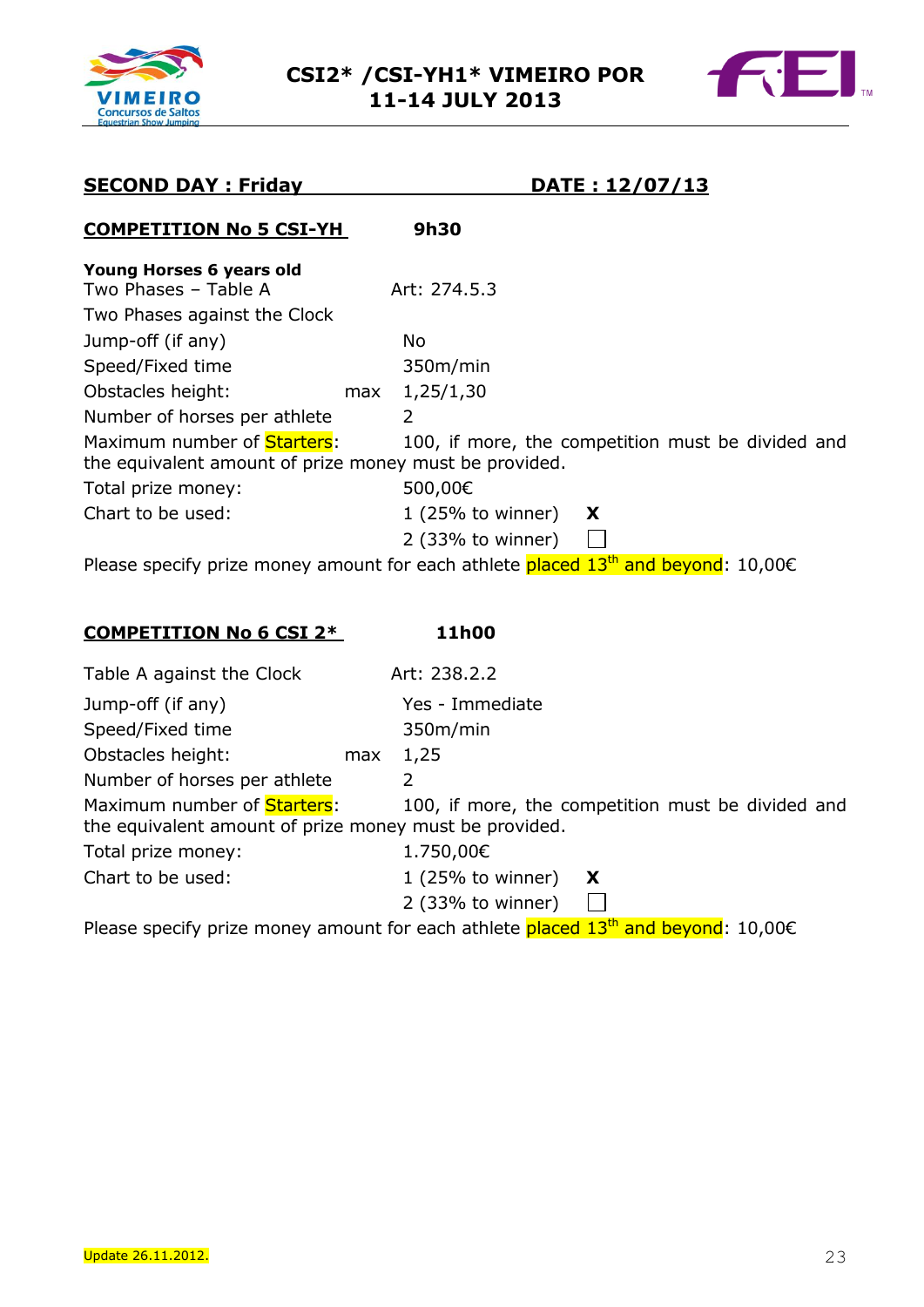



| <b>EQUESTION SHOW JUNIOR</b><br><b>COMPETITION No 7 CSI 2*</b>                                | 14h15                                                                                                                                                                                                      |
|-----------------------------------------------------------------------------------------------|------------------------------------------------------------------------------------------------------------------------------------------------------------------------------------------------------------|
| Table A against the Clock                                                                     | Art: 238.2.2                                                                                                                                                                                               |
| Jump-off (if any)                                                                             | Yes                                                                                                                                                                                                        |
| Speed/Fixed time                                                                              | 350m/min                                                                                                                                                                                                   |
| Obstacles height:<br>max                                                                      | 1,40                                                                                                                                                                                                       |
| Number of horses per athlete                                                                  | 1                                                                                                                                                                                                          |
| Maximum number of <b>Starters</b> :<br>the equivalent amount of prize money must be provided. | 100, if more, the competition must be divided and                                                                                                                                                          |
| Total prize money:                                                                            | 5.000,00€                                                                                                                                                                                                  |
| Chart to be used:                                                                             | $1$ (25% to winner)<br>X                                                                                                                                                                                   |
|                                                                                               | 2 (33% to winner)                                                                                                                                                                                          |
|                                                                                               | Please specify prize money amount for each athlete placed $13th$ and beyond: 30,00 $\epsilon$                                                                                                              |
| Qualifying:                                                                                   | For the Grand Prix the best 30 Athletes not qualified<br>in Comp. No. 4, deducting the number of athletes<br>that the FEI determines mandatory<br>without<br>qualification and that confirm their entries. |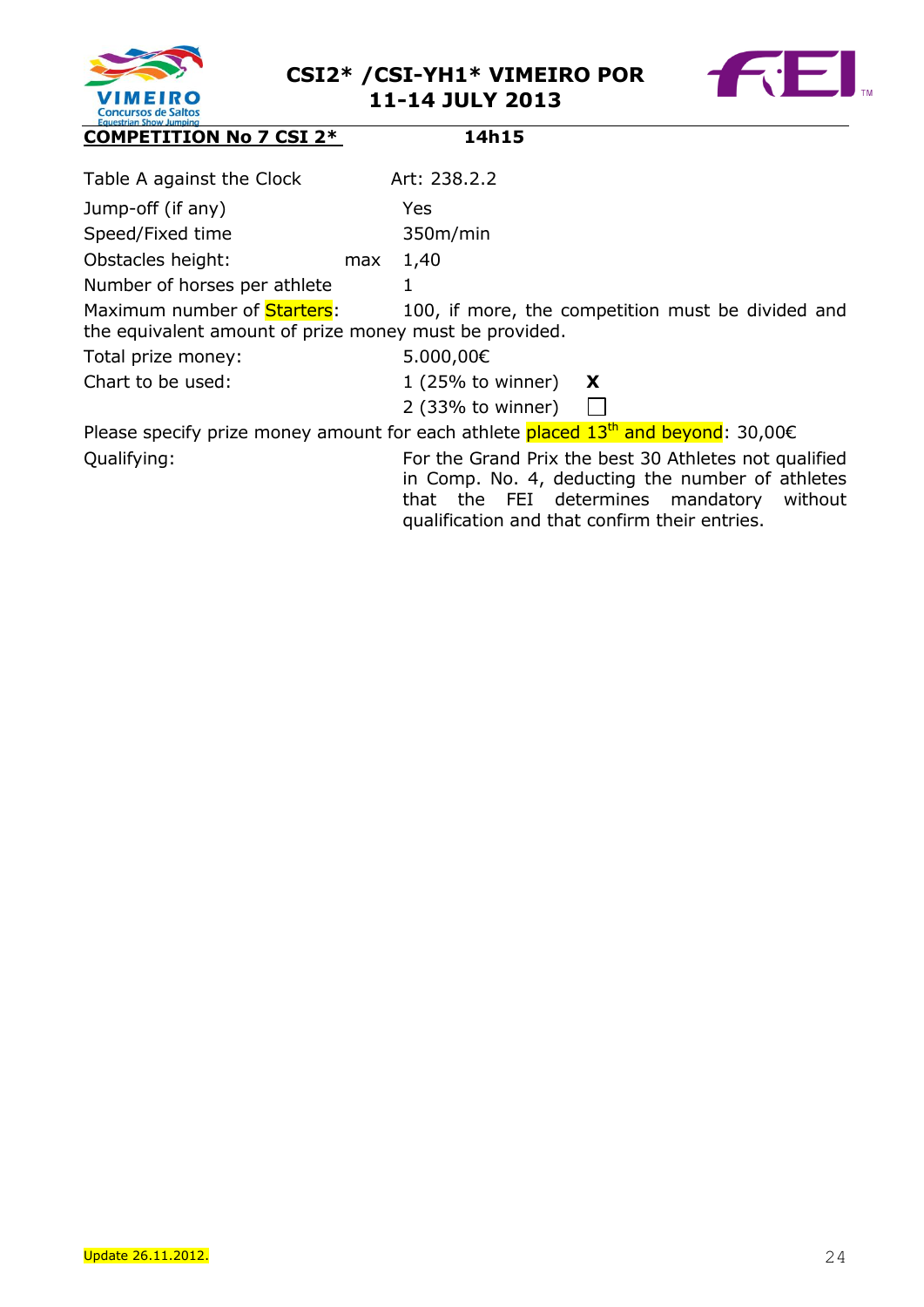



# **THIRD DAY : Saturday DATE : 13/07/13**

# **COMPETITION No 8 CSI-YH 11h30 Young Horses 6 years old** Table A against the Clock Art: 238.2.1 Jump-off (if any) No Speed/Fixed time 350m/min Obstacles height: max 1,25/1,30 Number of horses per athlete 2 Maximum number of **Starters:** 100, if more, the competition must be divided and the equivalent amount of prize money must be provided. Total prize money: 500,00€ Chart to be used: 1 (25% to winner) **X** 2 (33% to winner)  $\mathbb{R}^n$ Please specify prize money amount for each athlete placed  $13<sup>th</sup>$  and beyond: 10,00 $\epsilon$ **COMPETITION No 9 CSI 2\* 13h30** Two Phases –Table A Art: 274.5.3 Two phases against the clock Jump-off (if any) No Speed/Fixed time 350m/min Obstacles height: max 1,25 Number of horses per athlete 2 Maximum number of **Starters:** 100, if more than 100 take part then, the competition must be divided and the equivalent prize amount of money must be provided. Total prize money: 1.750,00€ Chart to be used: 1 (25% to winner) **X**  $\Box$ 2 (33% to winner) Please specify prize money amount for each athlete placed  $13<sup>th</sup>$  and beyond: 10,00 $\epsilon$ **COMPETITION No 10 CSI 2\* 16h00** Table A against the Clock Art: 238.2.2

| Table A agailist the Cluck                                                                   |     | ALL. 200.2.2                                      |
|----------------------------------------------------------------------------------------------|-----|---------------------------------------------------|
| Jump-off (if any)                                                                            |     | Yes                                               |
| Speed/Fixed time                                                                             |     | 375m/min                                          |
| Obstacles height:                                                                            | max | 1,40                                              |
| Number of horses per athlete                                                                 |     |                                                   |
| Maximum number of <b>Starters:</b><br>the equivalent amount of prize money must be provided. |     | 100, if more, the competition must be divided and |
| Total prize money:                                                                           |     | 4.000,00€                                         |
| Chart to be used:                                                                            |     | $1(25%$ to winner)<br>X                           |
|                                                                                              |     | $2$ (33% to winner)                               |

**Update 26.11.2012.** 25 Please specify prize money amount for each athlete placed  $13<sup>th</sup>$  and beyond: 20,00 $\epsilon$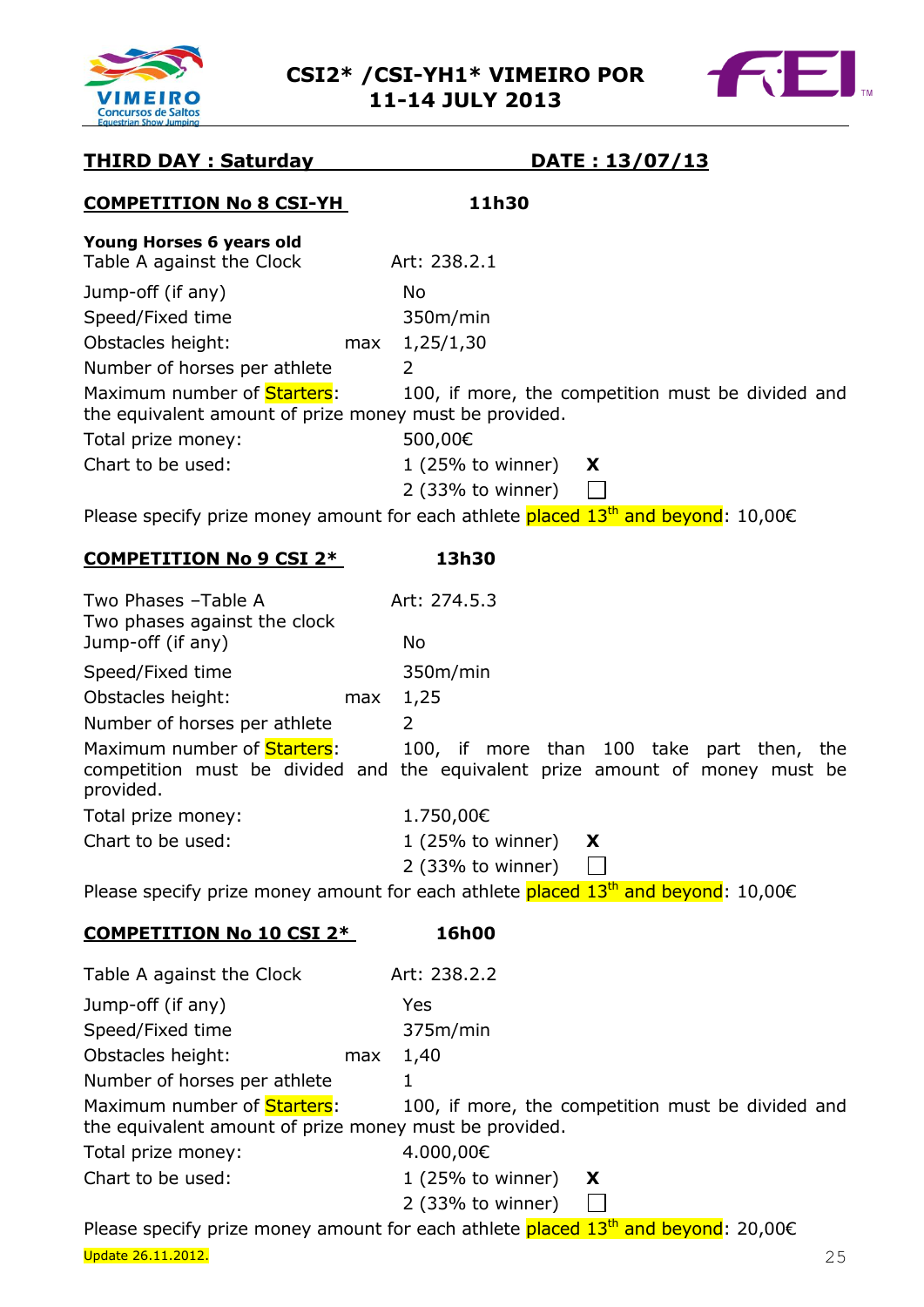



| <b>FOURTH DAY: Sunday</b>                                                      | <u>DATE: 14/07/13</u>                                                                                                                                                      |
|--------------------------------------------------------------------------------|----------------------------------------------------------------------------------------------------------------------------------------------------------------------------|
| <b>COMPETITION No 11 CSI 2*</b>                                                | 12h45                                                                                                                                                                      |
| Table A against the Clock                                                      | Art: 238.2.1                                                                                                                                                               |
| Jump-off (if any)                                                              | No                                                                                                                                                                         |
| Speed/Fixed time                                                               | 350m/min                                                                                                                                                                   |
| Obstacles height:<br>max                                                       | 1,35                                                                                                                                                                       |
| Number of horses per athlete                                                   | $\overline{2}$                                                                                                                                                             |
| Maximum number of <b>Starters:</b>                                             | 100, if more, the competition must be divided and                                                                                                                          |
| the equivalent amount of prize money must be provided.                         |                                                                                                                                                                            |
| Total prize money:                                                             | 2.500,00€                                                                                                                                                                  |
| Chart to be used:                                                              | $1(25%$ to winner)<br>X                                                                                                                                                    |
|                                                                                | $2$ (33% to winner)<br>$\mathbb{R}^n$                                                                                                                                      |
|                                                                                | Please specify prize money amount for each athlete placed 13 <sup>th</sup> and beyond: 15,00€                                                                              |
| <b>COMPETITION No 12-Grand Prix CSI 2*</b>                                     | 16h15                                                                                                                                                                      |
| Two different rounds under Table A                                             |                                                                                                                                                                            |
| Against the clock in both rounds                                               | Art. 273.3.3.1                                                                                                                                                             |
| present:                                                                       | The following Athletes (not Athlete/Horse combinations) are automatically qualified for the Grand Prix at CSI Events, if                                                   |
| 4.2.1<br>The winner of that Event's Grand Prix the previous year;              |                                                                                                                                                                            |
| 4.2.2<br>The current National Champion of the host country;                    |                                                                                                                                                                            |
| 4.2.3<br>Continental Championships and the winner of the FEI World Cup™ Final. | The individual medal winners of the last Olympic and Pan-American Games, the last FEI World and FEI                                                                        |
|                                                                                |                                                                                                                                                                            |
| time incurred in the first round.                                              | Second round for the 25% of Athletes on penalties and time from 1st round, in a<br>minimum of 12 Athletes, in any case all clear rounds. In reverse order of penalties and |
| Qualifying:                                                                    | 60 Athletes qualified in Comp. Nr.4 (30 athletes)                                                                                                                          |
|                                                                                | plus a maximum of 30 Athletes according to the<br>qualifying system defined in Comp. Nr. 7.                                                                                |
|                                                                                | The competition Nr.7 will qualify 30 Athletes minus<br>the number of Athletes automatically qualified<br>according to the above rules.                                     |
| Jump-off (if any)                                                              | Yes                                                                                                                                                                        |
| Speed/Fixed time                                                               | 375m/min                                                                                                                                                                   |
| Obstacles height:<br>max                                                       | 1,45                                                                                                                                                                       |
| Number of horses per athlete                                                   | 1                                                                                                                                                                          |
| Maximum number of Starters:                                                    | 60                                                                                                                                                                         |
| Total prize money:                                                             | 23.500,00€                                                                                                                                                                 |
| Chart to be used:                                                              | $1$ (25% to winner)<br>x                                                                                                                                                   |
|                                                                                | 2 (33% to winner)                                                                                                                                                          |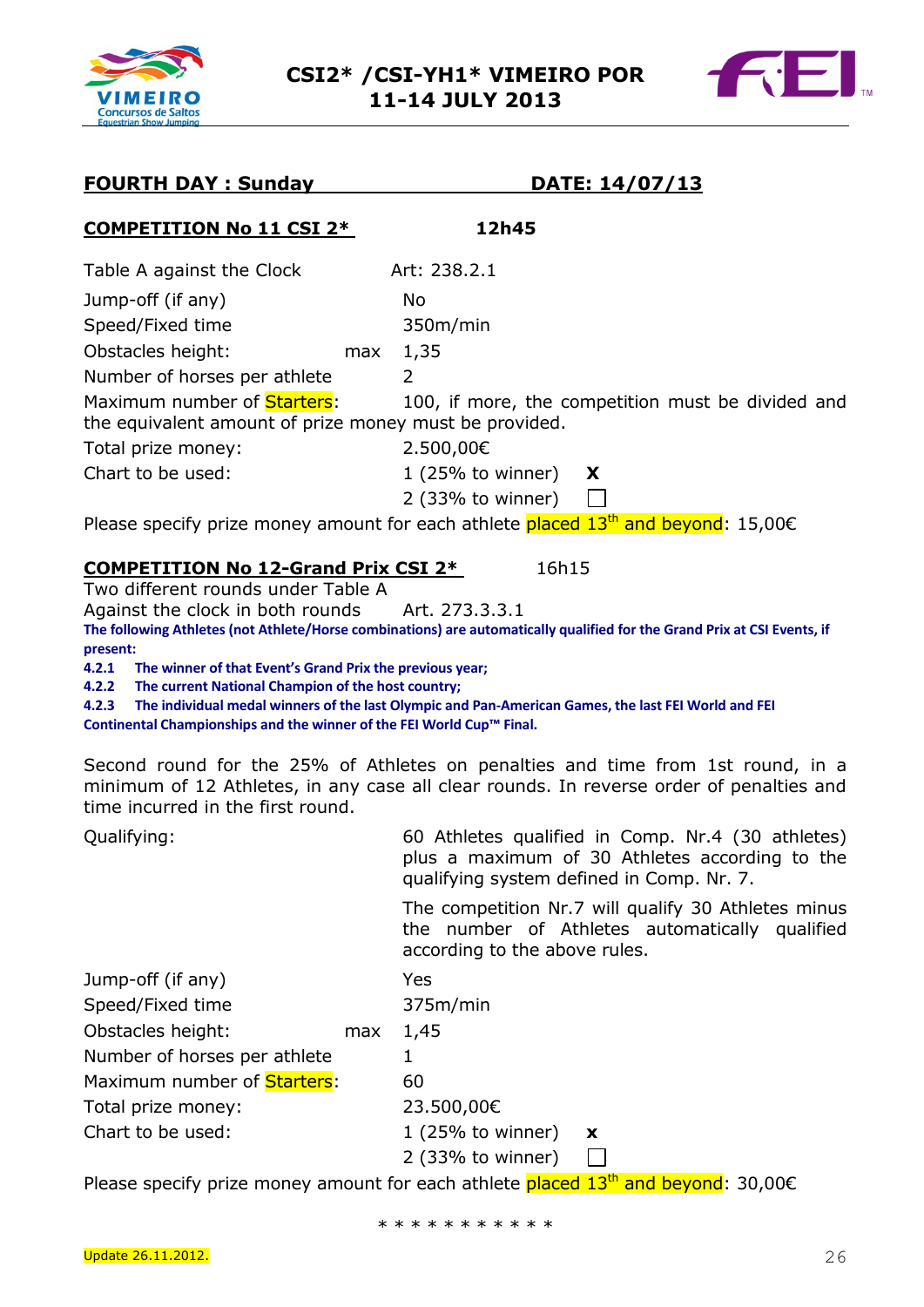



#### **Prize Money Distribution:**

Please specify under each Competition which of the two charts you will be using for the distribution of the Prize Money (Chart 1 or Chart 2).

#### **For Competitions run in two rounds with more than 12 starters in 2nd round:**

*OCs that indicate in the schedule that a specific number (that is more than 12) of athletes will return for the second round will be permitted to distribute the prize money for that competition among all the athletes taking part in the second round, even if the second round is followed by a*  jump-off in case of a tie on penalties for first place after the second round.

#### **THE APPENDIX (8 PAGES) IS PART OF THIS APPROVED AND SIGNED SCHEDULE AND MUST BE DISTRIBUTED TO ALL OFFICIALS AND NFs AND IS AVAILABLE TO OTHERS UPON REQUEST**

#### Standardised prize money distribution

| N° of<br>starters                                                                                                                                                                                                                                                             | up to $11$                                                                                                                                                                                                                                                                                                                                                                                                                                                                                                                                                                                                                                                                                                                                     | $12 - 48$                                                                                                         |           | over 48        |                                                              |  |
|-------------------------------------------------------------------------------------------------------------------------------------------------------------------------------------------------------------------------------------------------------------------------------|------------------------------------------------------------------------------------------------------------------------------------------------------------------------------------------------------------------------------------------------------------------------------------------------------------------------------------------------------------------------------------------------------------------------------------------------------------------------------------------------------------------------------------------------------------------------------------------------------------------------------------------------------------------------------------------------------------------------------------------------|-------------------------------------------------------------------------------------------------------------------|-----------|----------------|--------------------------------------------------------------|--|
| N° of<br>prizes                                                                                                                                                                                                                                                               | Same as the number of starters who finish the competition                                                                                                                                                                                                                                                                                                                                                                                                                                                                                                                                                                                                                                                                                      | 12                                                                                                                |           | more than 12   |                                                              |  |
| <b>Prize</b><br>money                                                                                                                                                                                                                                                         | $40'000 -$                                                                                                                                                                                                                                                                                                                                                                                                                                                                                                                                                                                                                                                                                                                                     | $40'000 -$                                                                                                        |           | $40'000 -$     |                                                              |  |
|                                                                                                                                                                                                                                                                               |                                                                                                                                                                                                                                                                                                                                                                                                                                                                                                                                                                                                                                                                                                                                                | $\%$                                                                                                              |           | $\frac{9}{6}$  |                                                              |  |
| winner                                                                                                                                                                                                                                                                        |                                                                                                                                                                                                                                                                                                                                                                                                                                                                                                                                                                                                                                                                                                                                                | 25                                                                                                                | 10'000 .- | 25             | 10'000 .-                                                    |  |
| 2                                                                                                                                                                                                                                                                             |                                                                                                                                                                                                                                                                                                                                                                                                                                                                                                                                                                                                                                                                                                                                                | 20                                                                                                                | 8000 .-   | 20             | $8000 -$                                                     |  |
| з                                                                                                                                                                                                                                                                             | All athletes having completed the competition receive prize money, to be distributed                                                                                                                                                                                                                                                                                                                                                                                                                                                                                                                                                                                                                                                           | 15                                                                                                                | $6000 -$  | 15             | 6000 .-                                                      |  |
| 4                                                                                                                                                                                                                                                                             | according to the percentages at right from the 1st placed to the last placed athlete.                                                                                                                                                                                                                                                                                                                                                                                                                                                                                                                                                                                                                                                          | 10                                                                                                                | $4000 -$  | 10             | $4000 -$                                                     |  |
| 5                                                                                                                                                                                                                                                                             | The remaining prizes, i.e. the prizes foreseen up to $12th$ place, are then distributed in                                                                                                                                                                                                                                                                                                                                                                                                                                                                                                                                                                                                                                                     | 7                                                                                                                 | 2800 .-   | $\overline{7}$ | 2800 .-                                                      |  |
| 6                                                                                                                                                                                                                                                                             | descending order starting again with the 1st placed athlete until there are no more                                                                                                                                                                                                                                                                                                                                                                                                                                                                                                                                                                                                                                                            | 5.5                                                                                                               | $2200 -$  | 5.5            | $2200 -$                                                     |  |
| 7                                                                                                                                                                                                                                                                             | prizes to be distributed.                                                                                                                                                                                                                                                                                                                                                                                                                                                                                                                                                                                                                                                                                                                      | 4                                                                                                                 | $1600 -$  | 4              | $1600 -$                                                     |  |
| 8                                                                                                                                                                                                                                                                             | See examples below*.                                                                                                                                                                                                                                                                                                                                                                                                                                                                                                                                                                                                                                                                                                                           | 3                                                                                                                 | $1200 -$  | 3              | 1200 .-                                                      |  |
| 9                                                                                                                                                                                                                                                                             |                                                                                                                                                                                                                                                                                                                                                                                                                                                                                                                                                                                                                                                                                                                                                | $\overline{3}$                                                                                                    | $1200 -$  | 3              | $1200 -$                                                     |  |
| 10                                                                                                                                                                                                                                                                            |                                                                                                                                                                                                                                                                                                                                                                                                                                                                                                                                                                                                                                                                                                                                                | 2.5                                                                                                               | $1000.-$  | 2.5            | $1000.-$                                                     |  |
| 11                                                                                                                                                                                                                                                                            |                                                                                                                                                                                                                                                                                                                                                                                                                                                                                                                                                                                                                                                                                                                                                | 2.5                                                                                                               | $1000.-$  | 2.5            | $1000.-$                                                     |  |
| 12                                                                                                                                                                                                                                                                            | n/a                                                                                                                                                                                                                                                                                                                                                                                                                                                                                                                                                                                                                                                                                                                                            | 2.5                                                                                                               | $1000.-$  | 2.5            | $1000.-$                                                     |  |
| total                                                                                                                                                                                                                                                                         | 40'000                                                                                                                                                                                                                                                                                                                                                                                                                                                                                                                                                                                                                                                                                                                                         | 100                                                                                                               | 40'000 .- | 100            | 40'000                                                       |  |
| *Examples:                                                                                                                                                                                                                                                                    |                                                                                                                                                                                                                                                                                                                                                                                                                                                                                                                                                                                                                                                                                                                                                |                                                                                                                   |           |                | OC must provide<br>additional prizes                         |  |
|                                                                                                                                                                                                                                                                               | <b>5 athletes:</b> winner gets prize for $1^{\text{st}}$ (25%) and the other athletes get the relevant percentages<br>down to the last athlete, i.e. $5th$ place (7%). The prize for $6th$ (5.5%) is then given to the winner,<br>the prize for 7 <sup>th</sup> (4%) is given to the 2 <sup>nd</sup> placed athlete, the prize for 8 <sup>th</sup> (3%) is given to the 3 <sup>nd</sup><br>placed athlete, the prize for 9th (3%) is given to the 4th placed athlete and the prize for 10th<br>$(2.5\%)$ is given to the 5 <sup>th</sup> placed athlete. The prize for 11 <sup>th</sup> (2.5%) is then given to the 1 <sup>st</sup> place<br>athlete and the prize for 12 <sup>th</sup> (2.5%) is given to the 2 <sup>nd</sup> placed athlete. | for the remaining<br>placed athletes to<br>fulfil quota of one<br>prize per four<br>athletes.<br>The amount to be |           |                |                                                              |  |
| 10 athletes: winner gets prize for $1st$ (25%) and $11th$ (2.5%), second placed gets prize for $2nd$<br>$(20%)$ and $12th$ (2.5%); the remaining athletes receive the prize money for their placing as per<br>the percentages from 3 <sup>rd</sup> to 10 <sup>th</sup> place. |                                                                                                                                                                                                                                                                                                                                                                                                                                                                                                                                                                                                                                                                                                                                                |                                                                                                                   |           | Schedule.      | given to each of<br>these athletes is to<br>be stated in the |  |

Chart 1: Prize money distribution with 25% of prize money offered to the winner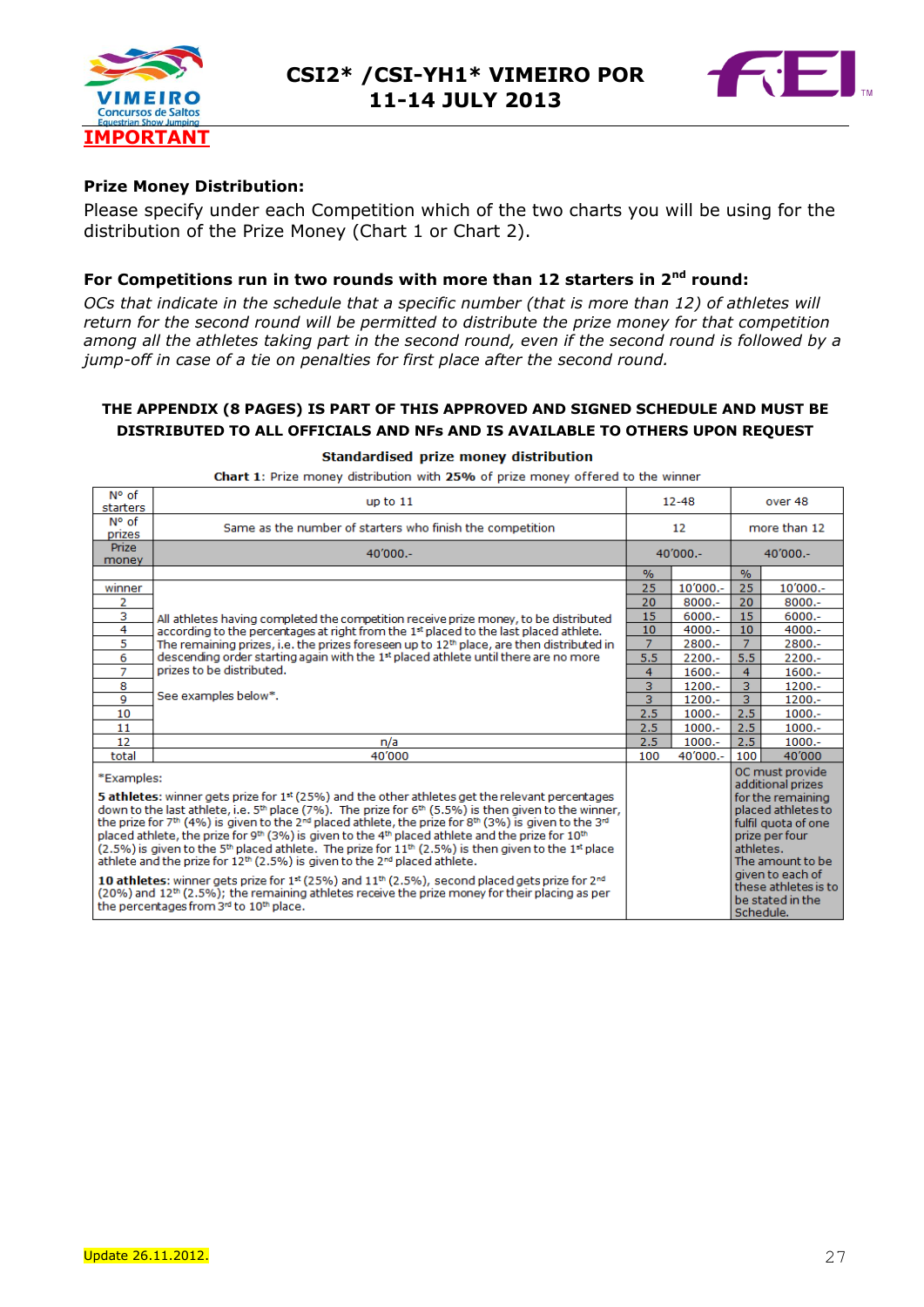



|  |  | <b>Chart 2:</b> Prize money distribution with 33% of prize money offered to the winner |
|--|--|----------------------------------------------------------------------------------------|
|--|--|----------------------------------------------------------------------------------------|

| N° of<br>starters                                                                                                                                                                                                                                                                                                                                                                                                                                                                                                                                                                                                                                                                                                                                                                                                                                 | up to 11                                                                                     | $12 - 48$      |        | over 48              |                                        |
|---------------------------------------------------------------------------------------------------------------------------------------------------------------------------------------------------------------------------------------------------------------------------------------------------------------------------------------------------------------------------------------------------------------------------------------------------------------------------------------------------------------------------------------------------------------------------------------------------------------------------------------------------------------------------------------------------------------------------------------------------------------------------------------------------------------------------------------------------|----------------------------------------------------------------------------------------------|----------------|--------|----------------------|----------------------------------------|
| N° of<br>prizes                                                                                                                                                                                                                                                                                                                                                                                                                                                                                                                                                                                                                                                                                                                                                                                                                                   | Same as the number of starters who finish the competition                                    |                |        | more than 12         |                                        |
| <b>Prize</b><br>money                                                                                                                                                                                                                                                                                                                                                                                                                                                                                                                                                                                                                                                                                                                                                                                                                             | 40'000                                                                                       | 40'000 .-      |        | 40'000 .-            |                                        |
|                                                                                                                                                                                                                                                                                                                                                                                                                                                                                                                                                                                                                                                                                                                                                                                                                                                   |                                                                                              | $\%$           |        | $\%$                 |                                        |
| winner                                                                                                                                                                                                                                                                                                                                                                                                                                                                                                                                                                                                                                                                                                                                                                                                                                            |                                                                                              | 33             | 13'200 | 33                   | 13'200                                 |
| 2                                                                                                                                                                                                                                                                                                                                                                                                                                                                                                                                                                                                                                                                                                                                                                                                                                                 |                                                                                              | 20             | 8000   | 20                   | 8000                                   |
| $\overline{\mathbf{3}}$                                                                                                                                                                                                                                                                                                                                                                                                                                                                                                                                                                                                                                                                                                                                                                                                                           | All athletes having completed the competition receive prize money, to be                     | 15             | 6000   | 15                   | 6000                                   |
| $\overline{4}$                                                                                                                                                                                                                                                                                                                                                                                                                                                                                                                                                                                                                                                                                                                                                                                                                                    | distributed according to the percentages at right from the 1st placed to the last            | 10             | 4000   | 10                   | 4000                                   |
| 5                                                                                                                                                                                                                                                                                                                                                                                                                                                                                                                                                                                                                                                                                                                                                                                                                                                 | placed athlete. The remaining prizes, i.e. the prizes foreseen up to 12 <sup>th</sup> place, | 6              | 2400   | 6                    | 2400                                   |
| 6                                                                                                                                                                                                                                                                                                                                                                                                                                                                                                                                                                                                                                                                                                                                                                                                                                                 | are then distributed in descending order starting again with the 1st placed                  | 4.5            | 1800   | 4.5                  | 1800                                   |
| 7                                                                                                                                                                                                                                                                                                                                                                                                                                                                                                                                                                                                                                                                                                                                                                                                                                                 | athlete until there are no more prizes to be distributed.                                    | 3              | 1200   | 3                    | 1200                                   |
| 8                                                                                                                                                                                                                                                                                                                                                                                                                                                                                                                                                                                                                                                                                                                                                                                                                                                 |                                                                                              | 2.5            | 1000   | 2.5                  | 1000                                   |
| $\overline{9}$                                                                                                                                                                                                                                                                                                                                                                                                                                                                                                                                                                                                                                                                                                                                                                                                                                    | See examples below*.                                                                         | $\overline{2}$ | 800    | $\overline{2}$       | 800                                    |
| 10                                                                                                                                                                                                                                                                                                                                                                                                                                                                                                                                                                                                                                                                                                                                                                                                                                                |                                                                                              | $\overline{2}$ | 800    | $\overline{2}$       | 800                                    |
| 11                                                                                                                                                                                                                                                                                                                                                                                                                                                                                                                                                                                                                                                                                                                                                                                                                                                |                                                                                              | $\mathbf{1}$   | 400    | $\mathbf{1}$         | 400                                    |
| 12                                                                                                                                                                                                                                                                                                                                                                                                                                                                                                                                                                                                                                                                                                                                                                                                                                                | n/a                                                                                          | $\mathbf{1}$   | 400    | $\mathbf{1}$         | 400                                    |
| total                                                                                                                                                                                                                                                                                                                                                                                                                                                                                                                                                                                                                                                                                                                                                                                                                                             | 40'000                                                                                       | 100            | 40'000 | 100                  | 40'000                                 |
| *Examples:                                                                                                                                                                                                                                                                                                                                                                                                                                                                                                                                                                                                                                                                                                                                                                                                                                        |                                                                                              |                |        |                      | OC must provide<br>additional prizes   |
| 5 athletes: winner gets the prize for 1 <sup>st</sup> (33%) and the other athletes get the relevant<br>for the remaining<br>percentages down to the last athlete, i.e. 5 <sup>th</sup> place (6%). The prize for 6 <sup>th</sup> (4.5%) is then<br>given to the winner, the prize for 7 <sup>th</sup> (3%) is given to the 2 <sup>nd</sup> placed athlete, the prize for<br>fulfil quota of one<br>8th (2.5%) is given to the 3 <sup>rd</sup> placed athlete, the prize for 9th (2%) is given to the 4th<br>prize per four<br>placed athlete and the prize for 10 <sup>th</sup> (2%) is given to the 5 <sup>th</sup> placed athlete. The prize for<br>athletes.<br>$11th$ (1%) is then given to the 1 <sup>st</sup> placed athlete and the prize for 12 <sup>th</sup> (1%) is given to the<br>2 <sup>nd</sup> placed athlete.<br>given to each of |                                                                                              |                |        |                      | placed athletes to<br>The amount to be |
| 10 athletes: winner gets prize for $1^{st}$ (33%) and $11^{th}$ (1%), second placed gets prize for<br>$2^{nd}$ (20%) and 12 <sup>th</sup> (1%); the remaining athletes receive the prize money for their placing<br>be stated in the<br>as per the percentages from 3 <sup>rd</sup> to 10 <sup>th</sup> place.<br>Schedule.                                                                                                                                                                                                                                                                                                                                                                                                                                                                                                                       |                                                                                              |                |        | these athletes is to |                                        |

updated 17 October 2011

# **Annex I FEI Entry System**

*The FEI Entry System will be deployed gradually starting 1st January 2013, involving in the beginning some pilot NFs. The concerned NFs have already been contacted by the FEI IT Department. The full deployment of the FEI Entry System is expected by July 2013.*

*The calendar of selected events for the gradual launch of the FEI Entry System can be found on our website : (weblink).*

The FEI Entry System for FEI Events will be mandatory starting in 2013 for all FEI events.

FEI Entry system is a key process in sport that involves all event stakeholders: National federations, Organising committees and the FEI

This new service for the national federations and the OCs improves exchange, communication between the OC and the invited federations and gives a better quality and traceability of the data.

All information regarding the FEI Entry System like tutorials videos, FAQ and other useful links and documents can be find on our website by following this link: (weblink)

Please fill the form below in order to provide you and the other members of your committee or your IT Providers access to the FEI Entry System.

**Name\*:** Macedo **First Name\*:** Antonio

<span id="page-27-0"></span>FEI  $ID^1$ : : 10097151 E-Mail\* : amacedo@csivimeiro.com

Update 26.11.2012. 28